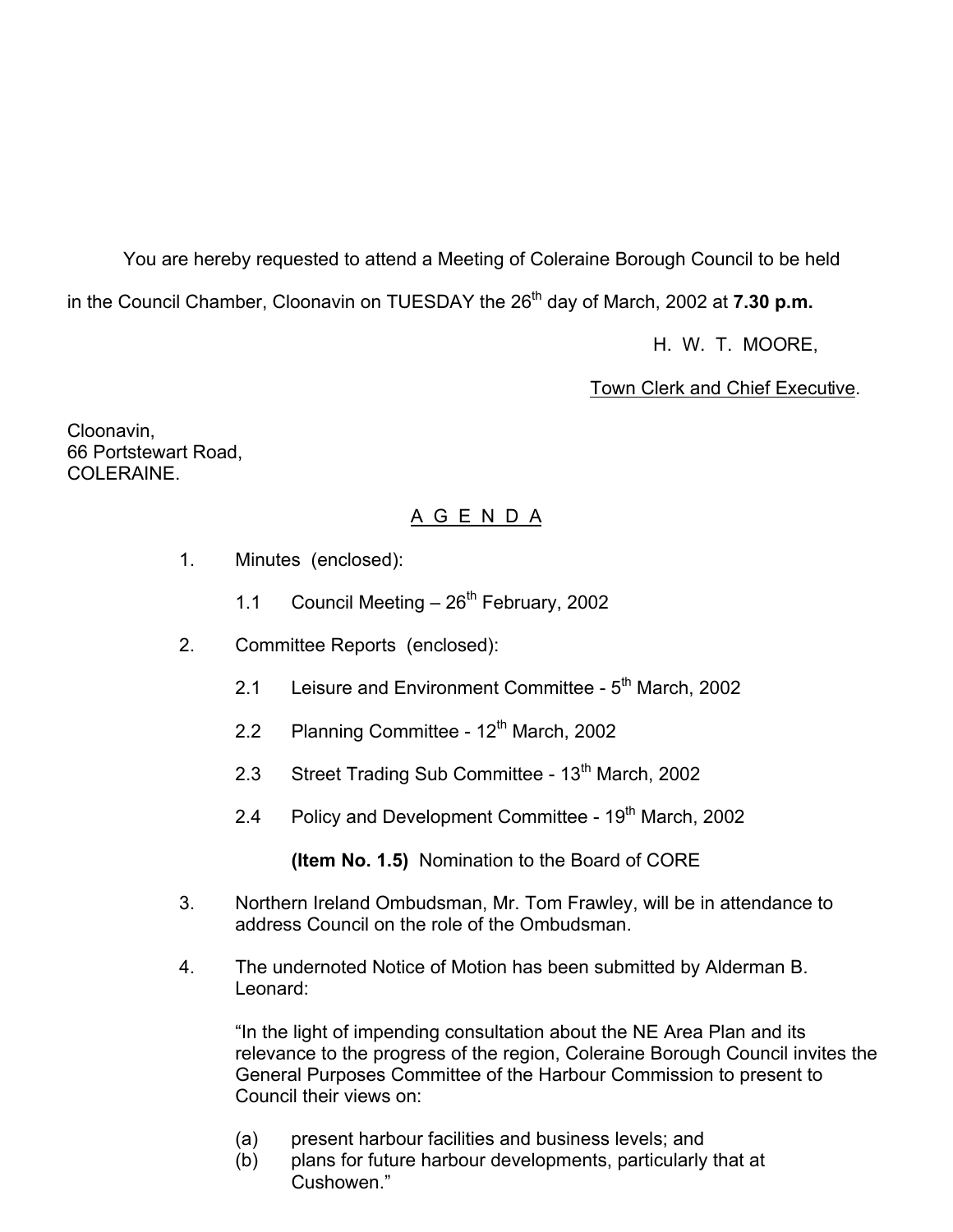- 5. Offshore Wind Power for Northern Ireland Consultation Process
- 6. Appointment of Tourism Consultant Panel (Report enclosed)
- 7. Carrick Dhu Caravan Park, Portrush
- 8. Correspondence
- 9. Documents for Sealing

## **Enclosed for Information:**

Minutes of Northern Health and Social Services Council dated 6<sup>th</sup> February, 2002

To: Each Member of Council. 22nd March, 2002.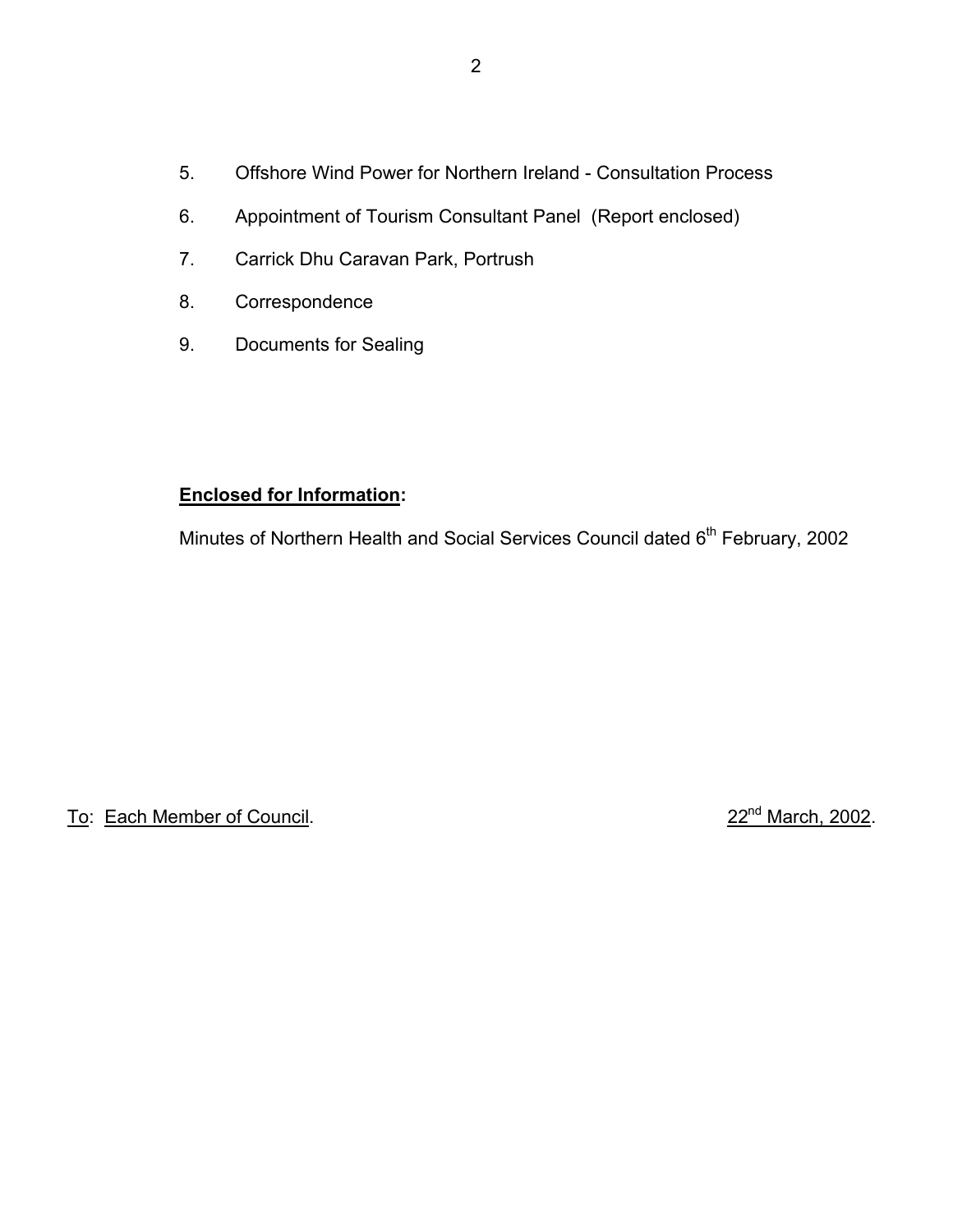## **COLERAINE BOROUGH COUNCIL**

 Minutes of proceedings of Coleraine Borough Council held in the Council Chamber, Cloonavin on Tuesday, 26<sup>th</sup> February, 2002 at 7.30 p.m.

| Convened:                  | As per Notice attached                                                                                                                                                                                   |                                                                                                                                         |
|----------------------------|----------------------------------------------------------------------------------------------------------------------------------------------------------------------------------------------------------|-----------------------------------------------------------------------------------------------------------------------------------------|
| Present:                   | The Deputy Mayor, Councillor R. D. Stewart, in<br>the Chair                                                                                                                                              |                                                                                                                                         |
|                            | <b>Aldermen</b>                                                                                                                                                                                          |                                                                                                                                         |
|                            | P. E. A. Armitage (Mrs.)<br>E. T. Black (Mrs.)                                                                                                                                                           | <b>B.</b> Leonard<br>W. J. McClure                                                                                                      |
|                            | <b>Councillors</b>                                                                                                                                                                                       |                                                                                                                                         |
|                            | C. S. Alexander (Ms.)<br>D. D. Barbour<br>J. M. Bradley<br>O. M. Church (Mrs.)<br>T. J. Deans<br>E. P. Fielding (Mrs.)<br>N. F. Hillis<br>E. A. Johnston (Mrs.)                                          | W. A. King<br>D. McClarty<br>G. L. McLaughlin<br>R. A. McPherson<br>A. McQuillan<br>E. M. Mullan<br>(Items $3.0 - 12.0$ )<br>W. J. Watt |
| Officers in<br>Attendance: | Town Clerk and Chief Executive, Director of<br>Environmental Health, Director of Leisure Services,<br>Senior Technical Officer, Services Manager,<br>Administrative Officer and Administrative Assistant |                                                                                                                                         |

 **Apologies:** The Mayor, Alderman Creelman and the Director of Technical Services

### **1.0 ALDERMAN CREELMAN**

The Deputy Mayor informed members that Councillor Creelman was out of hospital and was recovering well at home.

## **2.0 MINUTES**

The Minutes of the Council Meeting of  $22<sup>nd</sup>$  January, 2002 and the Special Meetings of  $29<sup>th</sup>$ January, 2002 and  $4<sup>th</sup>$  February, 2002 were confirmed and signed.

Matters arising:

2.1 Special Meeting - It was noted that the proposal by Alderman 29<sup>th</sup> January, 2002 Mrs. Armitage had been seconded by Coun Mrs. Armitage had been seconded by Councillor Hillis and not the Deputy Mayor as stated in the minutes.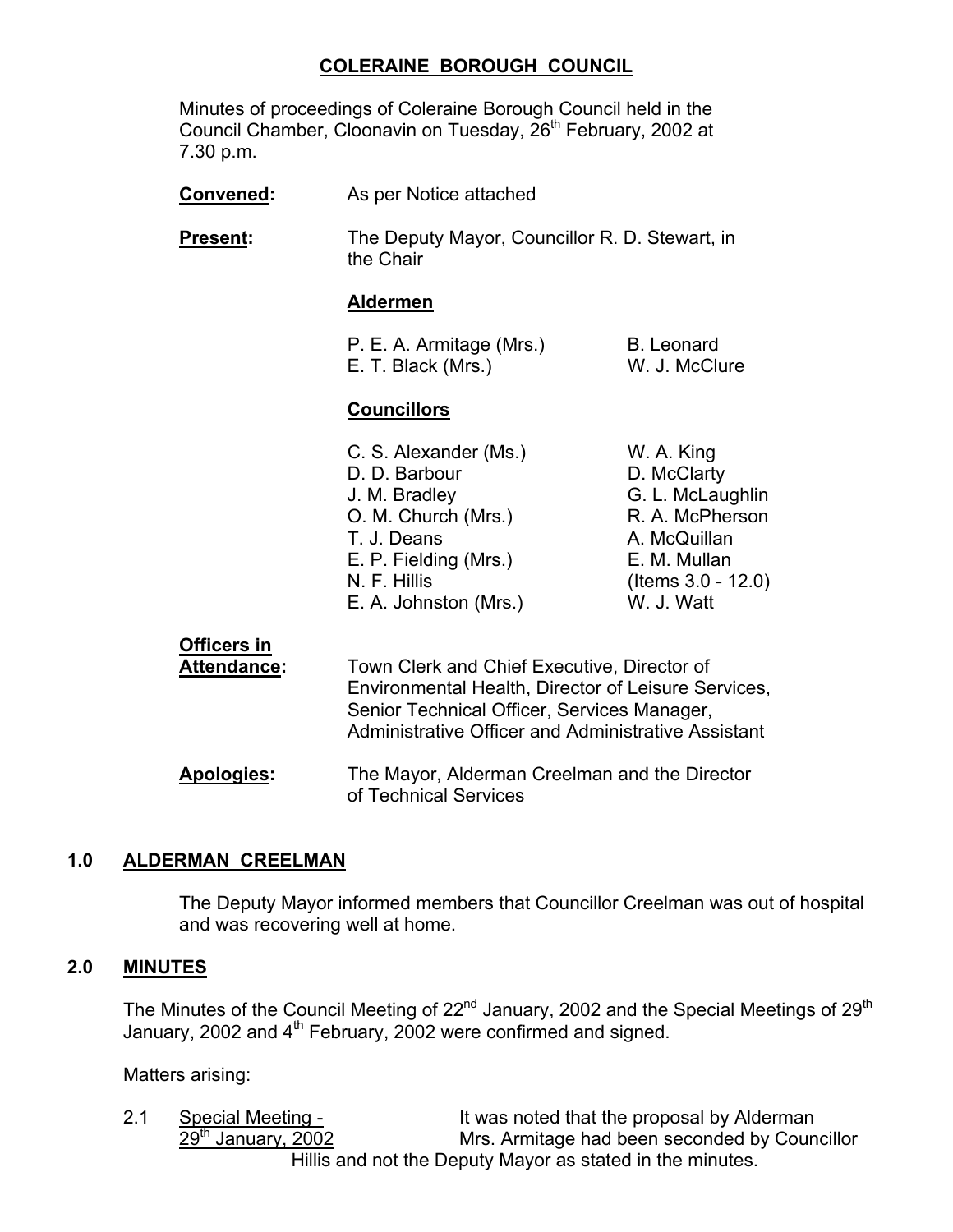The minute would be amended accordingly.

## **3.0 COMMITTEE REPORTS**

| 3.1 | North West '200' Sub-<br>Committee of the Police<br><b>Liaison Committee</b> | The Chairman, Councillor Mrs. Johnston,<br>moved the adoption of the North West '200'<br>Sub-Committee Report, this was duly seconded<br>by Councillor Hillis and agreed. |
|-----|------------------------------------------------------------------------------|---------------------------------------------------------------------------------------------------------------------------------------------------------------------------|
|     |                                                                              |                                                                                                                                                                           |

 3.2 Leisure and Environment The Chairman, Councillor McPherson, moved Committee the adoption of the Leisure and Environment Committee Report; this was duly seconded by Councillor McClarty.

Matters arising:

|                    | 3.2.1 Conference – "Waves of It was agreed that Councillor McLaughlin attend |
|--------------------|------------------------------------------------------------------------------|
|                    | Concern – Mobile Phone the Conference together with the Director of          |
| Masts and Electro- | Environmental Health.                                                        |
| magnetic Fields"   |                                                                              |
|                    |                                                                              |

3.2.2 Street Trading It was agreed that this item be deferred to Legislation **the Leisure and Environment Committee** Meeting on  $5<sup>th</sup>$  March to facilitate a presentation from Roads Service.

The Committee Report was, therefore, adopted subject to these amendments.

- 3.3 Planning Committee The Chairman, Councillor Mrs. Church, moved the adoption of the Planning Committee Report; this was duly seconded by Councillor Mrs. Johnston and agreed.
- 3.4 Police Liaison Committee The Chairman, Councillor Mrs. Johnston, moved the adoption of the Police Liaison Committee Report; this was duly seconded by Councillor Watt and agreed.
- 3.5 Policy and Development The Chairman, Councillor Bradley, moved the Committee adoption of the Policy and Development Committee Report; this was duly seconded by Councillor Mrs. Black.

Matters arising:

| 3.5.1 Waterworld | The Director of Leisure Services intimated that<br>following further consideration it was<br>recommended that the 50p general admission |
|------------------|-----------------------------------------------------------------------------------------------------------------------------------------|
|                  | charge be waived.                                                                                                                       |

## Agreed.

| 3.5.2 Dunluce Centre | It was noted that the charge for the following |
|----------------------|------------------------------------------------|
|                      | family ticket should have read as follows:     |

1 Adult plus 3 Children £21.00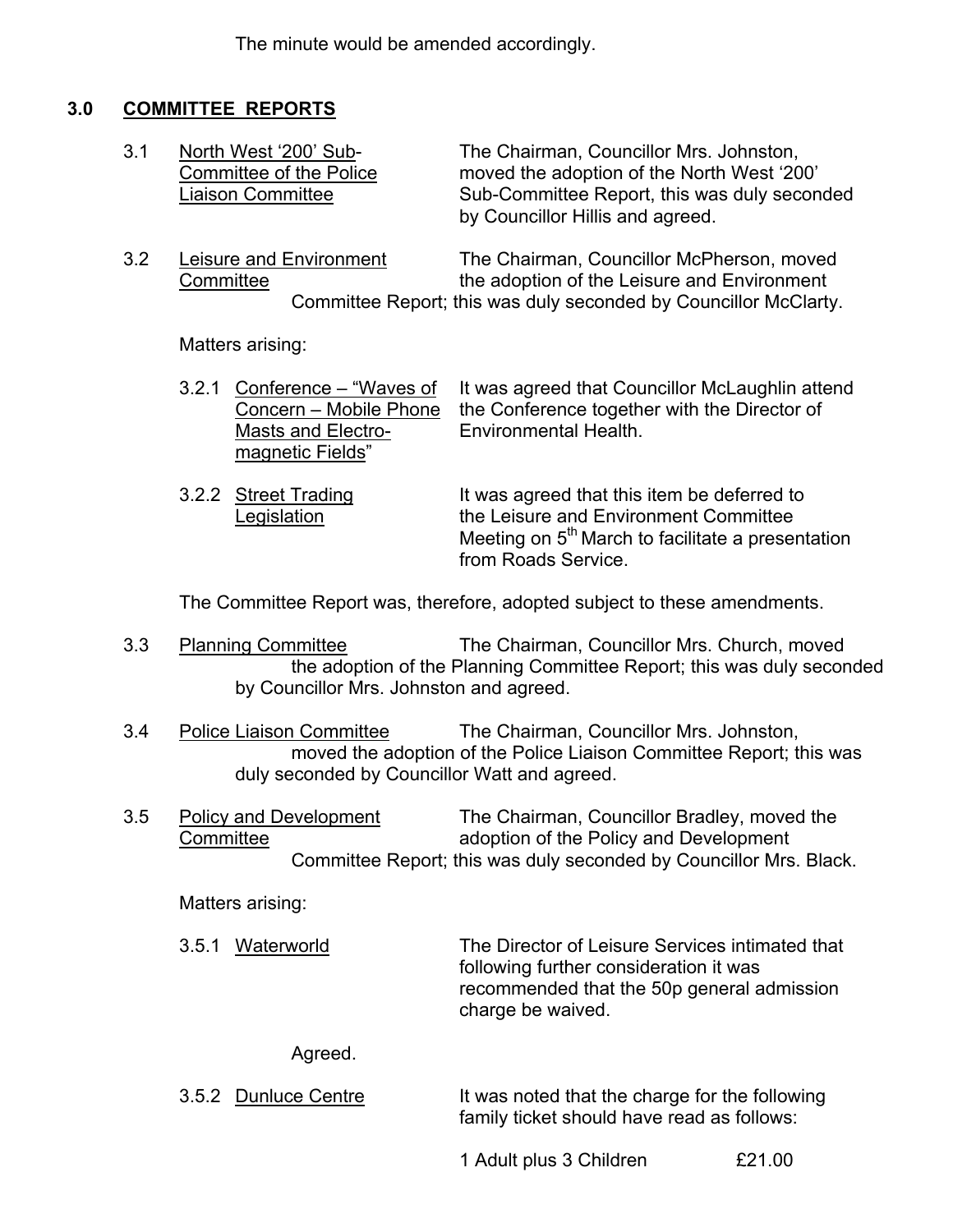The minute would be amended accordingly.

 3.5.3 Coleraine Harbour Reference was made to the importance of Commissioners the public interest issues which had been discussed at the Committee meeting but had not been included in the minutes.

 The Committee Report was, therefore, adopted subject to these amendments.

## **4.0 WATER SERVICE - CAPITAL WORKS PROGRAMME 2001-2004**

 The Deputy Mayor welcomed Mr. W. J. Duddy, Divisional Water Manager and Mr. J. Little, Networks Manager from the Water Service who were in attendance to discuss the Capital Works Programme 2001-2004 (previously supplied).

 Mr. Duddy thanked the Deputy Mayor for the opportunity of attending the Meeting and elaborated on the capital works which were programmed to be carried out by the Water Service during the period April 2001 to March 2004.

 Particular attention was drawn to the following schemes to improve the sewerage system and reinforce the water distribution system, including, inter alia:

- The commencement of the next stage of sewerage improvement in Portstewart at a cost of £850K;
- The ongoing programme to replace and upgrade watermains to improve water quality at a total cost of £447K;
- Progress on the £37 million project for construction of the North Coast Waste Water Treatment Works. Leaflets on the project were circulated to each member.

Mr. Duddy and Mr. Little answered various questions raised by members.

The Deputy Mayor thanked the representatives for their attendance.

## **5.0 THE PLANNING SERVICE - MODERNISING PLANNING PROCESSES CONSULTATION PAPER**

It was agreed that a Special Meeting be held to consider the above Consultation Paper. A presentation would be made by Planning Service representatives and Council's Planning Consultants would also be in attendance.

### **6.0 TENDERS - WHEELED REFUSE COLLECTION CONTAINERS**

 Reported that four tenders had been received for the supply, storage and delivery of 2,250 no. wheeled refuse containers, for use in a future pilot recycling scheme, as follows: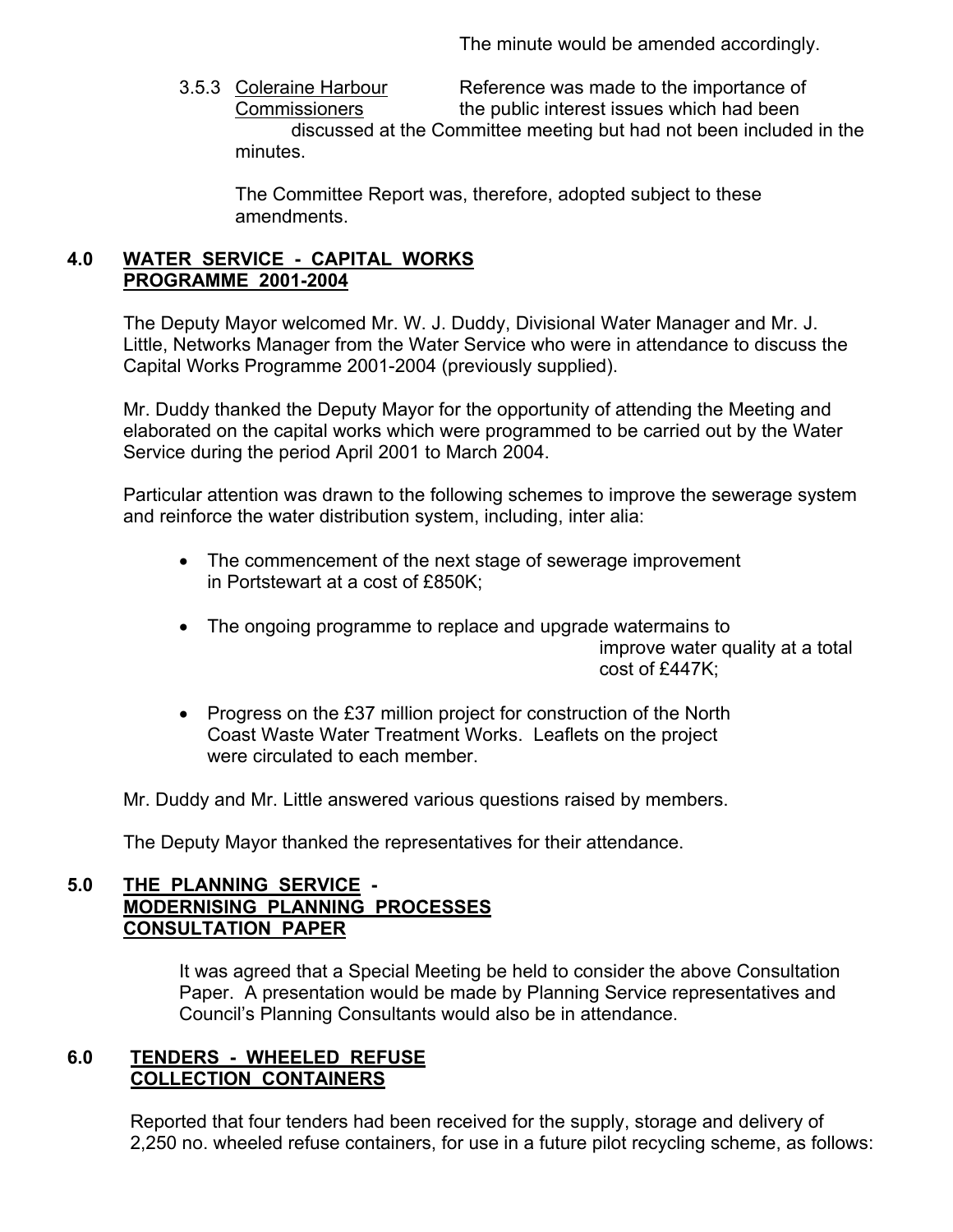| <b>COMPANY</b>                                       |            |
|------------------------------------------------------|------------|
| Waste Solutions Ltd.,<br>Carrigrohane, Co. Cork      | £31,275.00 |
| SSI Schaefer Ltd.,<br>Andover, Hants                 | £31,500.00 |
| Kliko Environmental Systems Ltd.,<br>Hadley, Telford | £32,512.50 |
| <b>Associated Building Services,</b><br>Lisburn      | £37,012.50 |

#### Agreed:

 That the lowest tender from Waste Solutions Ltd. in the sum of £31,275.00 be accepted.

#### **7.0 N.I. HOUSING EXECUTIVE - LATENT DEMAND TESTING**

 Read letter from the Rural Housing Co-ordinator of N.I. Housing Executive advising Council of the selected areas in which the next programme of latent demand testing would be carried out during weeks beginning  $28<sup>th</sup>$  January and  $4<sup>th</sup>$  February, 2002.

A newbuild scheme has been agreed for Ballerin/Ringsend and would be provided by Rural Housing Association with an anticipated start date of March 2002.

Noted.

### **8.0 N.I. HOUSING COUNCIL**

 Read letter from N.I. Housing Council in reply to Council's letter regarding the Housing Council's policy on inviting a Mayor or Chairman to its meetings held around the Province.

 No written policy or stated procedure exists within the Housing Council in respect of issuing an invitation to the Mayor of the Council area visited. However, arrangements have now been made to ensure that all Town Clerks are notified in advance of any full Housing Council meetings to be held in their area in order that the Mayor may be informed accordingly.

Noted.

#### **9.0 NORTH-EASTERN EDUCATION AND LIBRARY BOARD**

Tabled:

Minutes of the North-Eastern Education and Library Board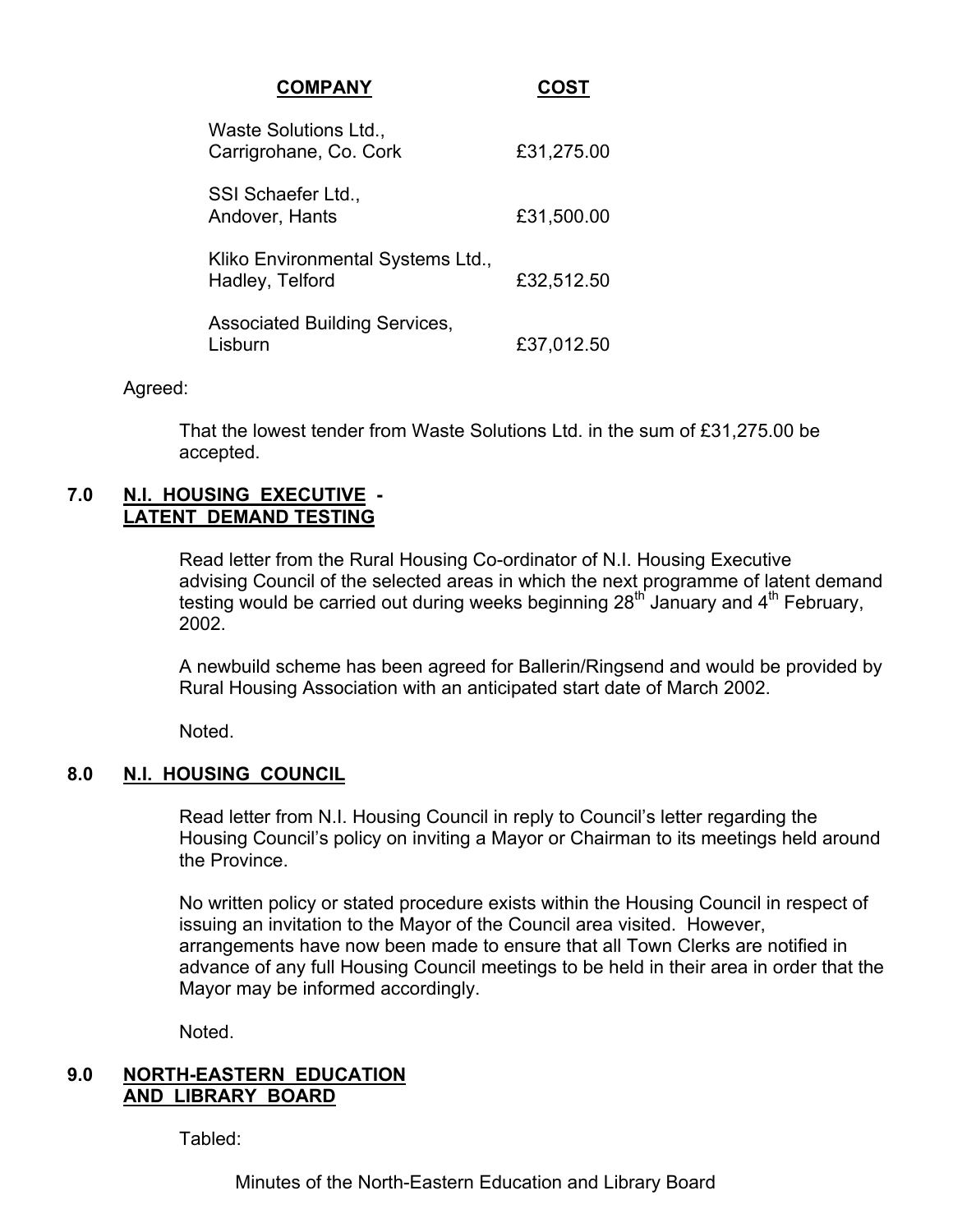dated 18<sup>th</sup> December, 2001.

## **10.0 NORTHERN HEALTH AND SOCIAL SERVICES BOARD**

Tabled:

 Minutes of the Northern Health and Social Services Board dated 13<sup>th</sup> September, 18<sup>th</sup> October and 15<sup>th</sup> November, 2001.

## **11.0 NORTHERN IRELAND EXECUTIVE**

Tabled:

 Northern Ireland Executive Programme for Government 2002 – 2005.

## **12.0 DOCUMENTS FOR SEALING**

Resolved:

That the following documents be sealed:

- 1. Licences and Counterparts Letting of Lands 2002:
	- (a) Camus (adjacent to picnic area); Council to Mr. S. N. Dunlop, 61 Castleroe Road, Coleraine.

 (b) Kilrea (adjacent to cemetery); Council to Mr. C. Mornin, 31 Vow Road, Ballymoney.

- (c) Portballintrae; Council to Mr. G. Ramage, 44 Ballyclogh Road, Bushmills.
- (d) Craigahulliar, Portrush; Council to Mr. W. G. McConaghy, 27 Harbour Road, Ballintoy.
- 2. Conveyance and Counterpart Caldwell Lane, Portrush; Columb Henry to Council.
- 3. Cemetery Titles Grant of Right of Burial Deeds Register Nos. 2778 – 2787 inclusive:
- Agherton Ballywillan 1 Coleraine 5 e de la construcción de la construcción de la construcción de la construcción de la construcción de la constru Portstewart 4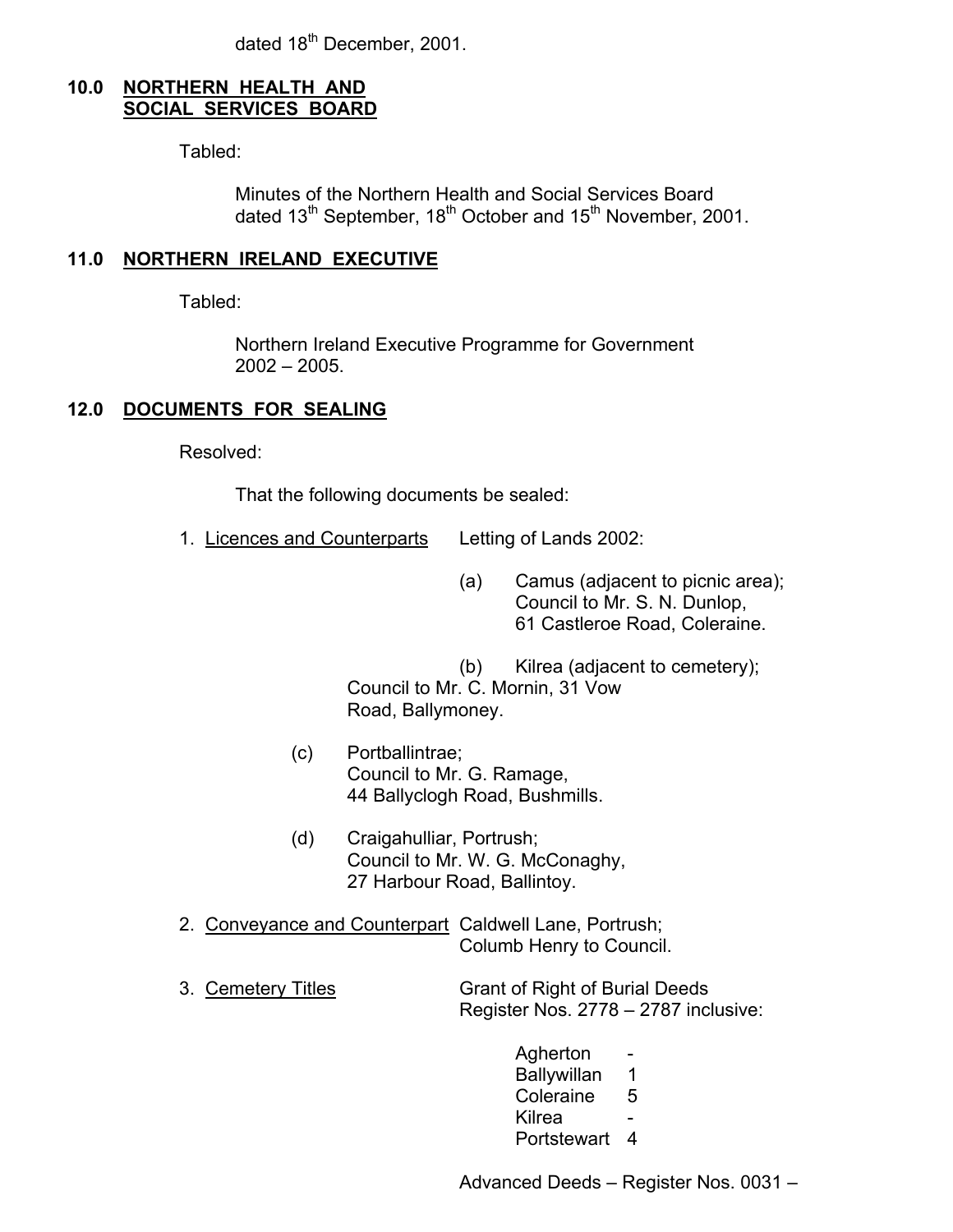0032 inclusive:

Portstewart 2

| 4. Memorandum of Agreement, Castlerock Swimming Pool; |                                          |
|-------------------------------------------------------|------------------------------------------|
| <b>Grant of Easement with</b>                         | Council and Turkington Construction Ltd. |
| Counterpart                                           |                                          |
|                                                       |                                          |

5. Statutory Receipt for<br>Compensation

Millennium Cycle/Pedestrian Bridge,<br>Coleraine; Department for Regional Development and Council. The contract of the contract of the contract of the contract of the contract of the contract of t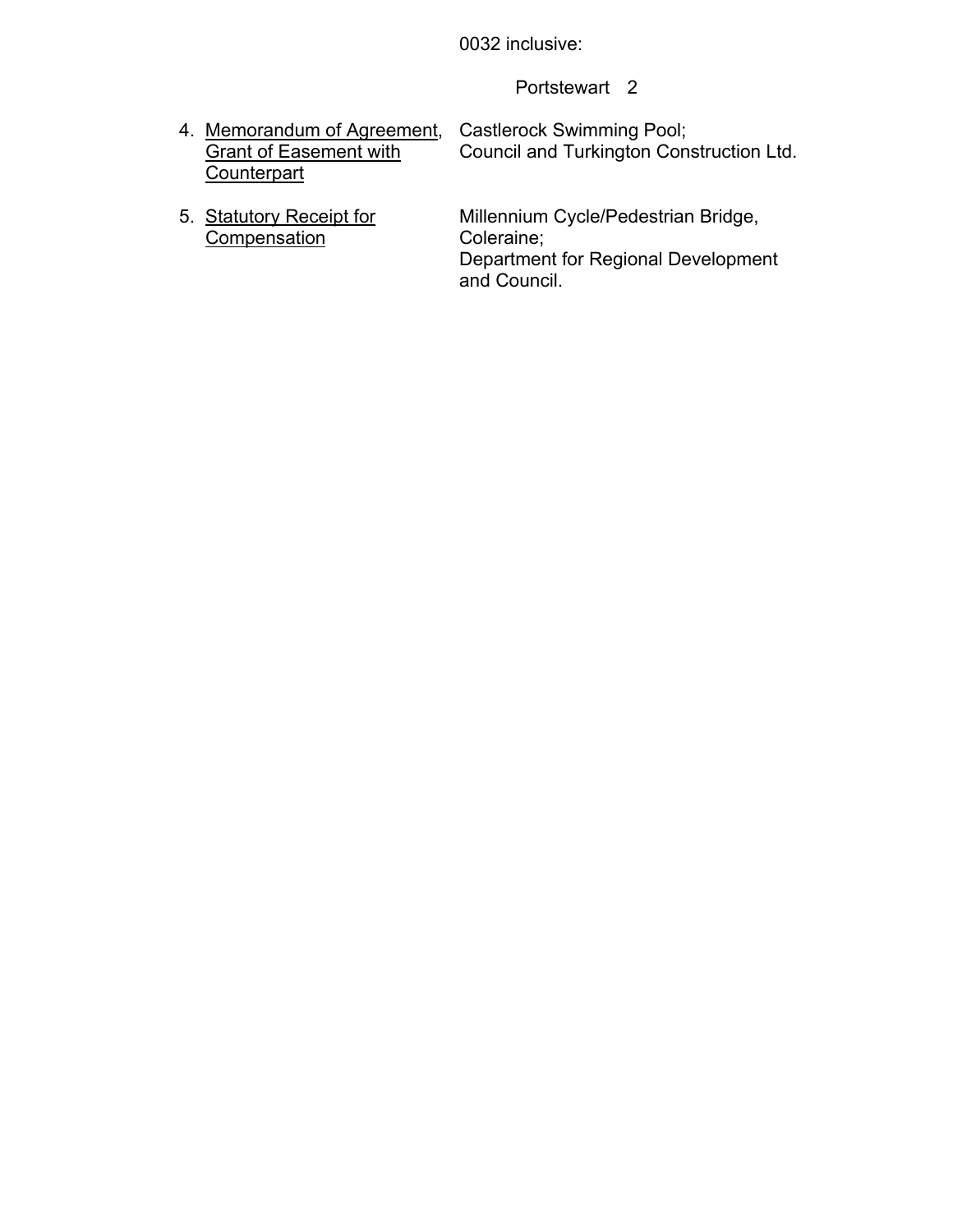## **LEISURE AND ENVIRONMENT COMMITTEE**

**5th March, 2002.** 

**Present:** Councillor R. A. McPherson, in the Chair

The Mayor, Councillor J. J. Dallat

The Deputy Mayor, Councillor R. D. Stewart

## **Aldermen**

| P. E. A. Armitage (Mrs.) | B. Leonard    |
|--------------------------|---------------|
| E. T. Black (Mrs.)       | W. J. McClure |

## **Councillors**

| C. S. Alexander (Ms.) |
|-----------------------|
| D. D. Barbour         |
| O. M. Church (Mrs.)   |
| T. J. Deans           |
| E. P. Fielding (Mrs.) |
| N. F. Hillis          |
| E. A. Johnston (Mrs.) |

D. McClarty G. L. McLaughlin A. McQuillan E. M. Mullan  $($  Items 3.2 - 14.1.1) W. J. Watt

## **Officers in**

 **Attendance:** Director of Leisure Services, Director of Environmental Health, Senior Technical Officer, Services Manager, Arts Centre Organiser (Items 1.0 - 3.2), Operations Manager (Items 1.0 - 3.3), Principal Administrative Officer, Leisure Services Officer (Facilities) and Administrative Assistant

**Apologies:** Alderman Creelman, Councillors Bradley and King

## **1.0 WELCOME**

The Chairman welcomed everyone to the meeting.

## **2.0 COUNCILLOR KING**

Reference was made to Councillor King, who had

been admitted to hospital to undergo an operation.

It was agreed that the Principal Administrative Officer forward a letter extending members' best wishes for a speedy recovery.

## **3.0 LEISURE SERVICES REPORT**

The Report of the Director of Leisure Services was considered (previously supplied).

Matters arising:

 3.1 Anderson Park, Coleraine - Reported that seven tenders had been received Rose Gardens Development for the phase two development scheme at the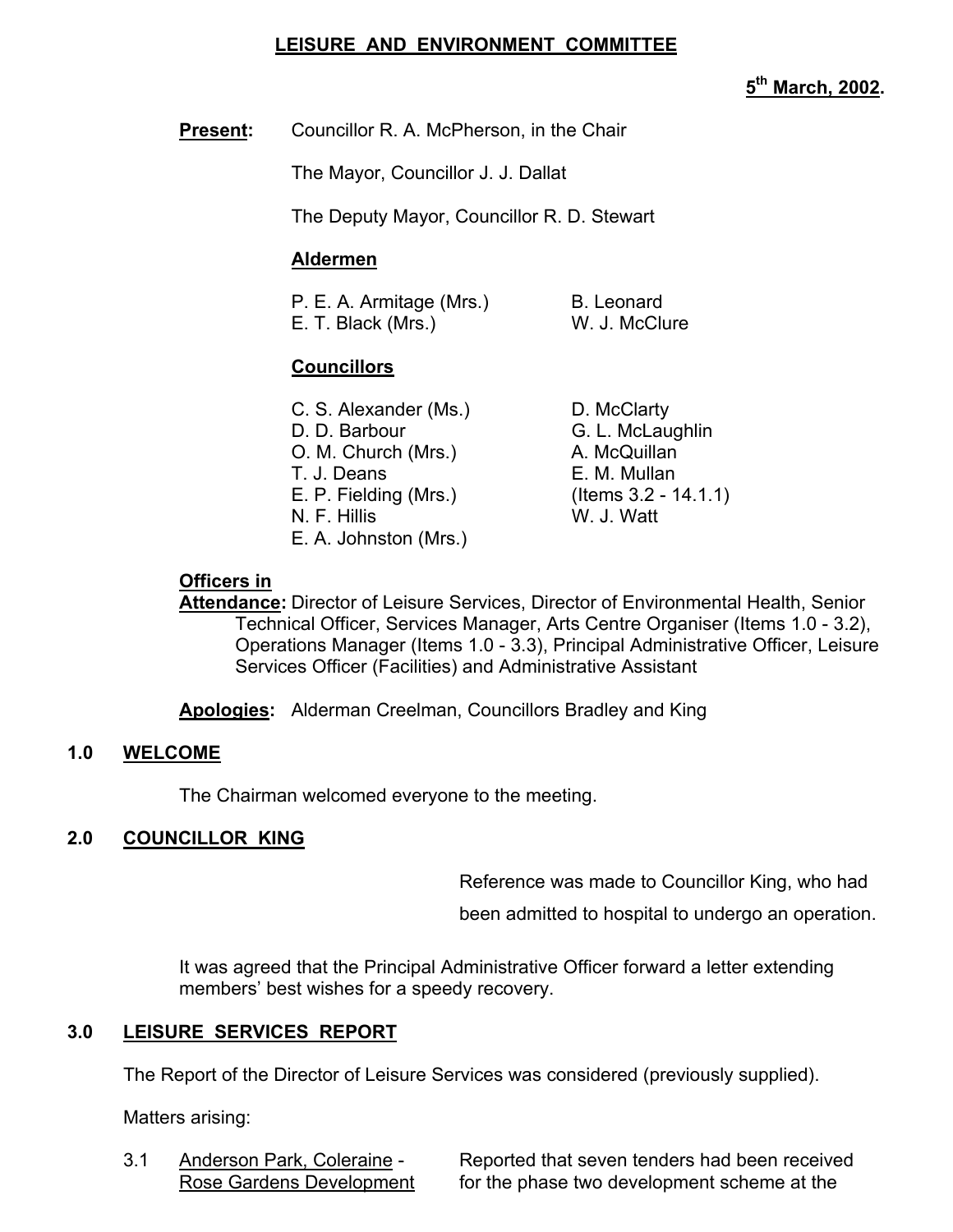Rose Gardens, Anderson Park, Coleraine viz:

- $\mathfrak{L}$  1. Newtownstewart Construction Co. Ltd. 205,600.00
	- 2. J. & H. Developments Ltd. 230,000.00
	- 3. Kennedy Quarries Ltd. 234,289.50 4. J.P.M. Contracts Ltd. 237,700.00 5. R. J. Maxwell & Sons Ltd. 241,577.00
	- 6. Boyd Landscapes Ltd. 275,919.87
	- 7. Stewart & McConnell Ltd. 319,000.00

Mr. M. Scullion from Council's Consultants, MWA Partnership, was in attendance and answered various members' queries regarding these tenders.

Council is recommended to accept the lowest tender from Newtownstewart Construction Co. Ltd., in the sum of £205,600.00.

The Chairman thanked Mr. Scullion for attending after which he withdrew.

3.2 Flowerfield Arts Centre Reported that seventeen replies had been received in response to the advertisement placed to nominate a select list for the new Arts Centre at Flowerfield viz:

- 1. Gilbert-Ash N.I. Ltd., Belfast
- 2. Martin & Hamilton Ltd., Ballymena
- 3. Kennedy Contracts Ltd., Coleraine
- 4. J.P.M. Contracts Ltd., Dungiven
- 5. E. Kearney & Son, Portglenone
- 6. McCloskey & O'Kane (B.C.) Ltd., Limavady
- 7. Wilson & Mawhinney Ltd., Ballymena
- 8. Bradley Construction, Omagh
- 9. Conway Contractors, Magherafelt
- 10. Drumdollagh Construction, Armoy
- 11. Euro-Frame Construction, Cookstown
- 12. Kelly Contracts, Omagh
- 13. P. & K. McKaigue, Maghera
- 14. P.R.H. Construction, Portglenone
- 15. Robinson-Ferry Construction, Campsie
- 16. M. Stevenson Ltd., Lurgan
- 17. H. Taggart & Sons Ltd., Ballymoney

After examination, Council's Consultants, Consarc Design Group, recommended that Companies numbered 1 - 7 be placed on the select list with Company number 8 held as a reserve. Messrs. Young, McNeill and Ross from Consarc were in attendance at the meeting and answered various members' questions on this topic.

Committee noted that the estimated cost of the scheme had increased to £2.1 million. Funding of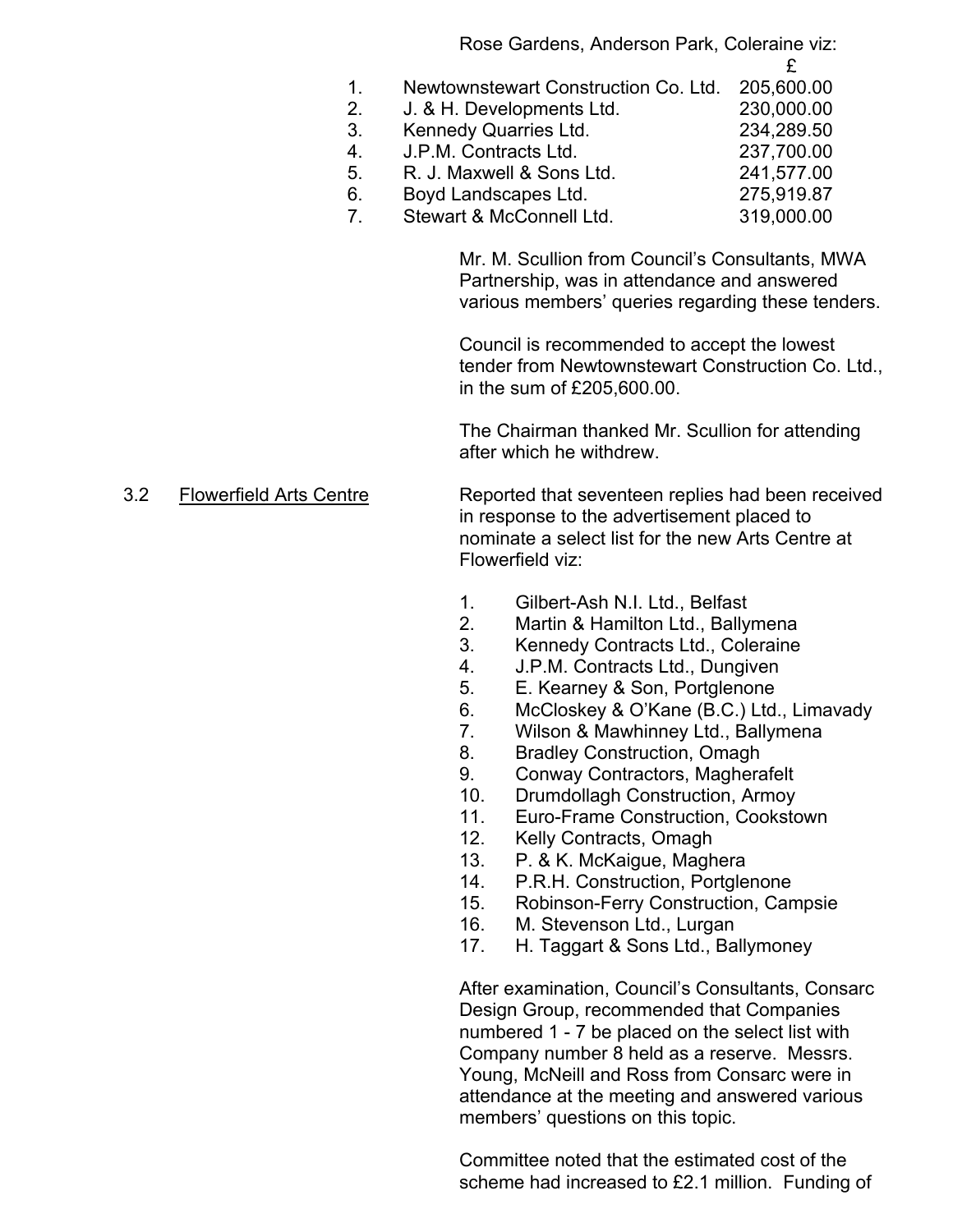£1.4 million for the project had been secured from the Arts Council of Northern Ireland Lottery Fund. The officers were congratulated on having obtained this grant funding.

Council is recommended to agree with Consarc's recommendations.

The Chairman thanked Messrs. Young, McNeill and Ross for attending after which they withdrew.

#### 3.3 Parks Tender Consideration was given to the report (circulated) on tenders received for the supply and delivery of two replacement vehicles for the Parks Department:

1. Self-Propelled Five Gang Cylinder Mower

 Three tenders had been received for this vehicle viz: where the contract of the contract of the contract of the contract of the contract of the contract of the

| Johnston Gilpin & Co. Ltd., |           |
|-----------------------------|-----------|
| Lisburn (Roberine 1903)     | 31,600.00 |
|                             |           |

- (ii) Cyril Johnston & Co. Ltd., Carryduff (Hayter T424) 33,669.00
- (iii) Broderick Grass Machinery, Newtownabbey (Commander - Ransomes) 36,000.00

It was proposed by Councillor Watt, seconded by Councillor Mrs. Johnston and recommended that Council accept the second lowest tender from Cyril Johnston & Co. Ltd., Carryduff in the sum of £33,669.00 for the reasons as detailed in the report.

2. Crew Tipper Lorry

Three tenders had been received for this vehicle viz:

£

| $\sf (i)$ | Roadland, Lurgan<br>(Isuzu NQR 70)                  | 23,065.00 |
|-----------|-----------------------------------------------------|-----------|
| (ii)      | John Rainey & Co., Portrush<br>(Mitsubishi FE659HW) | 25,480.00 |
| (iii)     | N.I. Trucks Ltd., Newtownabbey                      | £         |

(Iveco Ford Cargo Tector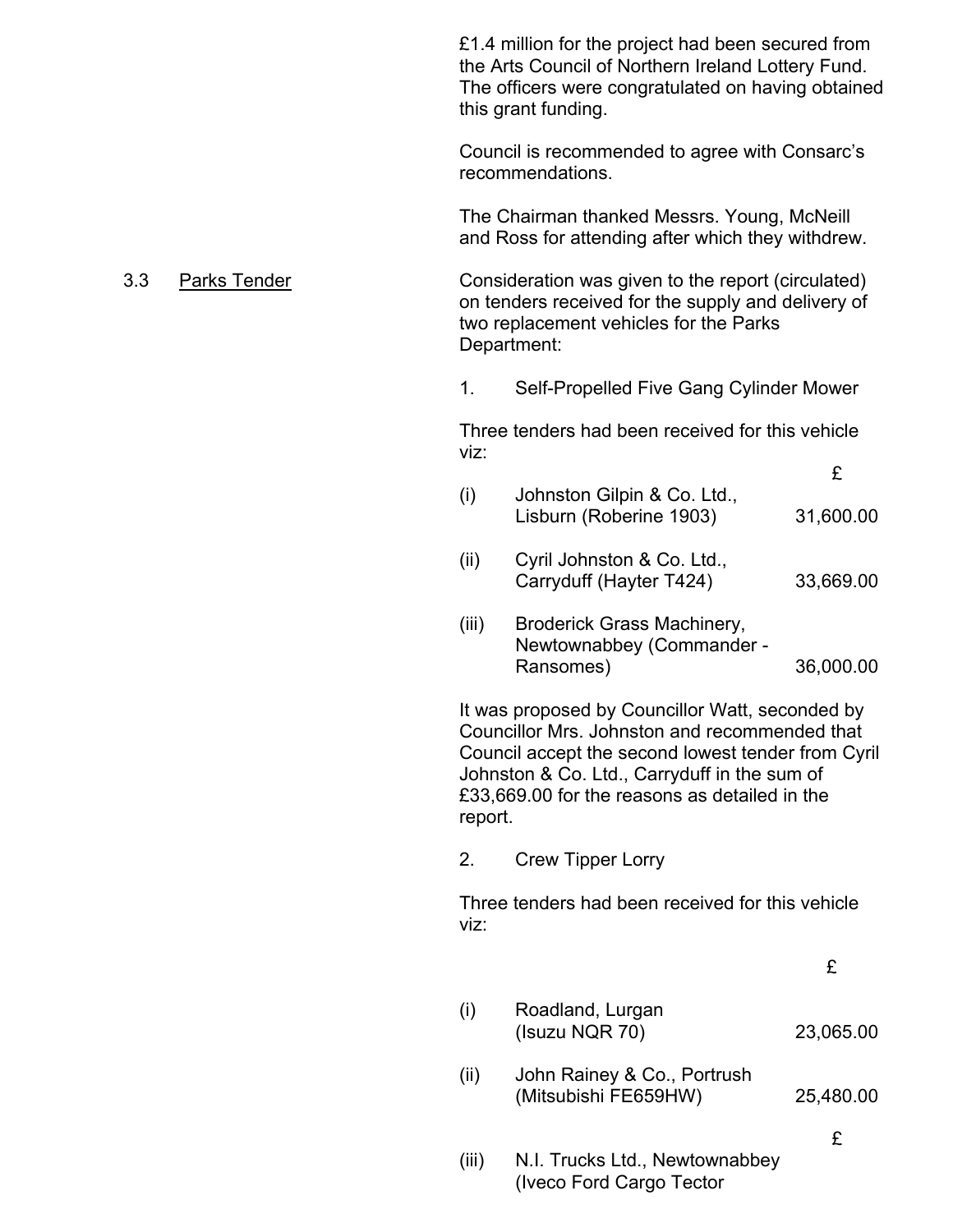Council is recommended to accept the lowest tender from Roadland, Lurgan in the sum of £23,065.00.

 3.4 Coleraine Leisure Centre - Consideration was given to the recommendation (Fitness Studio) that the new Fitness Studio at Coleraine Leisure Centre be officially opened by Mr. David Humphries on Friday evening, 29<sup>th</sup> March, 2002 at 7.30 p.m.

> Following discussion it was agreed that the Director of Leisure Services report to the Planning Committee on 12<sup>th</sup> March, 2002 regarding an alternative date for the official opening.

- 3.5 Coleraine West Community Council is recommended to agree to a request Centre **From the Electoral Office to have the use of** the use of Coleraine West Community Centre as a polling station for elections.
- 3.6 Easter Sports Coaching Committee noted information regarding Easter Courses **Sports Coaching Courses.** 
	- 3.6.1 Sports Development The Director of Leisure Services reported that Officer Ms. G. Hoare would be leaving Council's employment to take up a post with Banbridge District Council.

The Chairman and members extended best wishes to Ms. Hoare.

 3.7 Dunluce Centre - Cleaning Three tenders had been received for the provision Contract **Contract** contract contract contract contract contract contract contract contract contract contract contract contract contract contract contract contract contract contract contract contract contract contract cont

|    |                                     | Cost of<br><b>Morning Clean</b> | <b>Hourly</b><br>Rate |
|----|-------------------------------------|---------------------------------|-----------------------|
|    | <b>Cleaning Direct, Coleraine</b>   | £29.36                          | £7.10                 |
| 2. | Initial Cleaning Services, Belfast  | £31.00                          | £7.75                 |
| 3. | <b>Covenant Cleaning, Coleraine</b> | £40.00                          | £10.00                |

Council is recommended to accept the lowest tender as supplied by Cleaning Direct, Coleraine.

The Director of Leisure Services was asked to check that these Companies paid the minimum national wage.

 3.8 Coleraine International Committee welcomed the announcement that Choral Festival 26 Choirs would be participating in the Coleraine

- -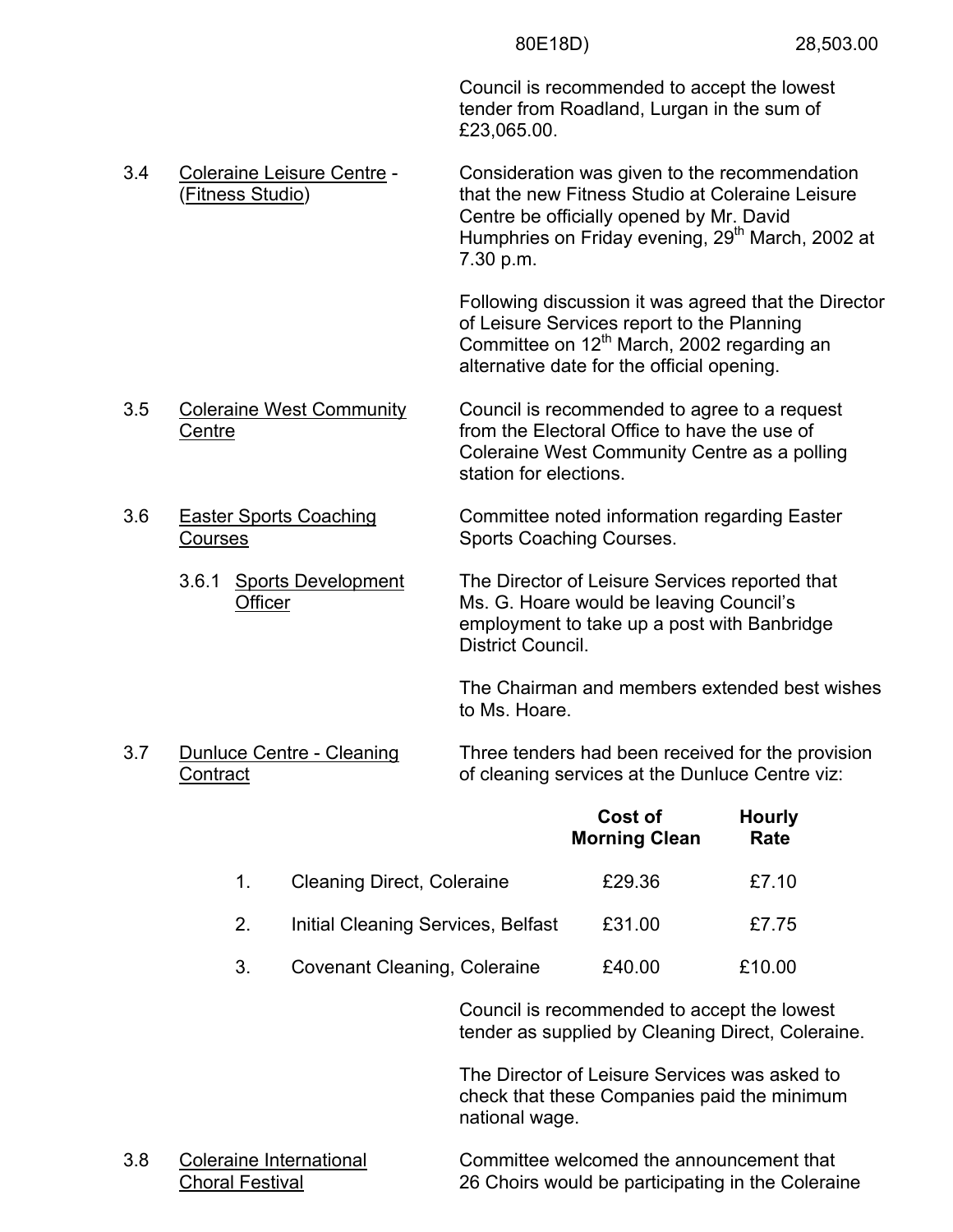International Choral Festival at the University of Ulster on Saturday, 16<sup>th</sup> March, 2002.

The Director of Leisure Services was congratulated on his work regarding this event which was likely to be extended to a two day festival in future years.

 3.9 For Information The Director of Leisure Services included information in his report on:

> Dunluce Centre, Portrush - Treasure Fortress and Finn McCool's Adventure Playground

## **4.0 CARRICK DHU CARAVAN PARK, PORTRUSH**

 The Chairman welcomed Mrs. B. Adjar and other members of Carrick Dhu Caravan Owners' Association who were in attendance to make a presentation regarding their concerns over the future of the caravan park and the facilities provided in the park.

 Mrs. Adjar elaborated on the Association's concerns and requested that they be kept informed regarding any future proposals for the development of Carrick Dhu Caravan Park.

 Members were invited to attend the next meeting of the Association at Carrick Dhu which was scheduled for 11.00 a.m. on Saturday,  $30<sup>th</sup>$  March, 2002.

 Following discussion it was agreed that the Director of Leisure Services present a report to the Council Meeting on  $26<sup>th</sup>$  March, 2002 addressing the various matters raised by Mrs. Adjar.

The Chairman thanked Mrs. Adjar for attending after which she withdrew.

## **5.0 TECHNICAL SERVICES REPORT**

The Report of the Director of Technical Services was considered (previously supplied).

Matters arising:

| 5.1 | <b>Entertainments Licence</b>         |                                                                                                                                             |
|-----|---------------------------------------|---------------------------------------------------------------------------------------------------------------------------------------------|
|     | Cromore Halt,<br>5.1.1<br>Portstewart | An application for the grant of an Entertainments<br>Licence had been received in respect of:                                               |
|     |                                       | Cromore Halt, 158 Station Road, Portstewart                                                                                                 |
|     |                                       | Recommended:<br>That an Entertainments Licence be granted.                                                                                  |
| 5.2 | <b>Street Trading Legislation</b>     | The Chairman welcomed Mr. J. Campbell, Acting<br>Traffic and Network Manager, Roads Service, who<br>was in attendance to address Committee. |
|     |                                       | Mr. Campbell elaborated on representations made                                                                                             |

by Roads Service expressing concern regarding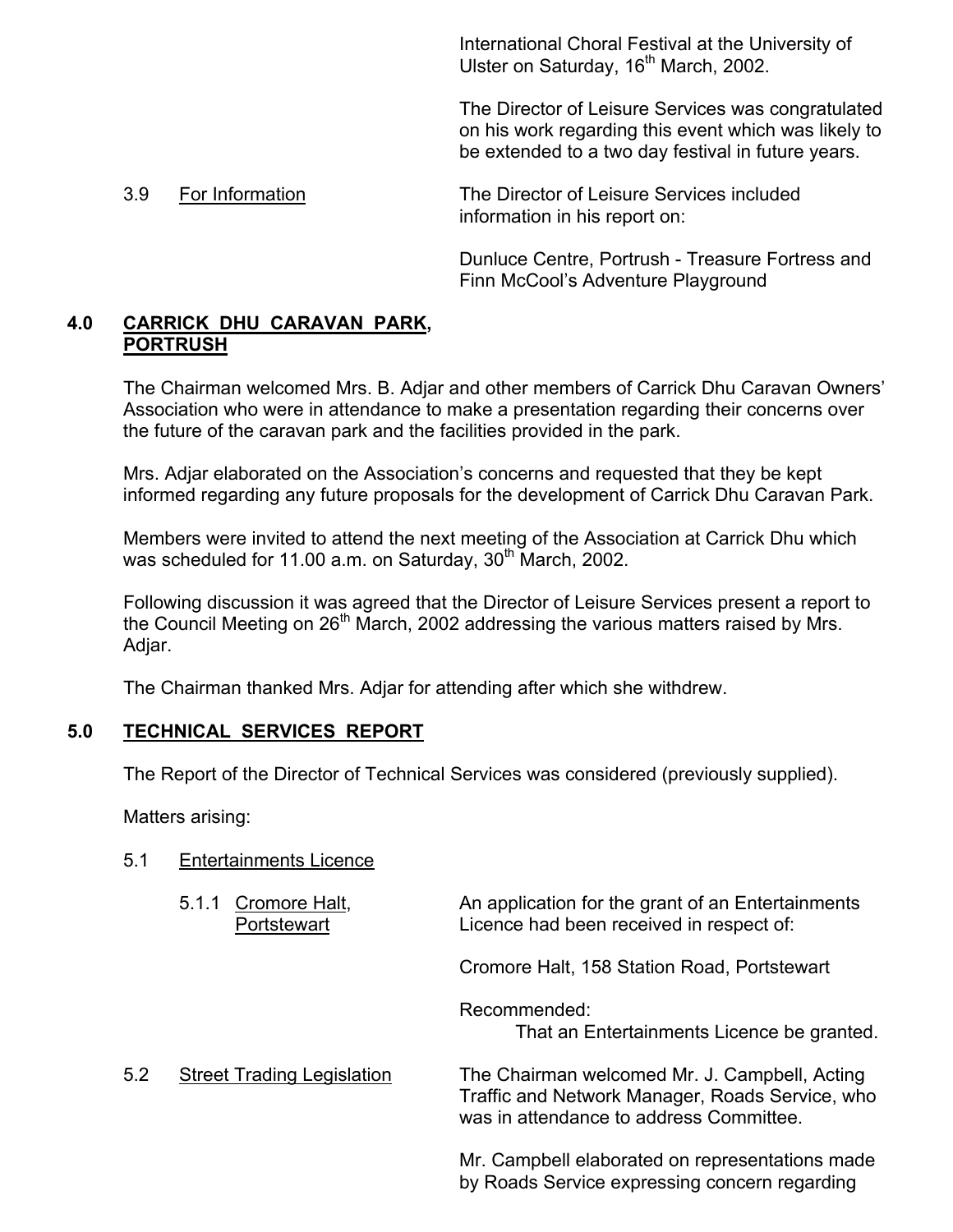the proposed designation by Council of certain stationary street trading pitches.

A general discussion ensued on this topic during which the lack of catering facilities accessible to lorry drivers was highlighted.

The Chairman thanked Mr. Campbell for attending after which he withdrew.

5.2.1 Stationary Street Reported that a letter had been received from Trading - Lower L. Cubbitt & Co., Solicitors, on behalf of Mr. Eamon Lansdowne Road, Gibson who had sold both hot food and ice-cream Portrush from a mobile van at Lansdowne Crescent, Portrush for a number of years. Council's present policy at this location only permitted the issue of a licence for either hot food or ice-cream not both

products.

Following discussion it was agreed that this matter be referred to the Street Trading Sub-Committee for consideration at its next meeting.

 5.3 Building Control 5.3.1 Approvals Approval had been given for fifty-one applications. 5.4 Waste Awareness Seminar Committee congratulated St. Joseph's High School and Exhibition and Gorran Primary School on having been awarded £200.00 each for the highest rate of return of 'Waste Management' consultation leaflets. 5.5 For Information The Director of Technical Services provided information in his report on the following: Capital Schemes - Portstewart Harbour Remedial Works and Portballintrae Harbour Repairs

### **6.0 ENVIRONMENTAL HEALTH REPORT**

The Report of the Director of Environmental Health was considered (previously supplied).

Matters arising:

### 6.1 Legal Proceedings

(N.I.) Order 1978

6.1.1 The Pollution Control It was proposed by Councillor Watt, seconded by and Local Government Councillor Mrs. Johnston and agreed:

> That this matter be considered "In Committee" at the end of the meeting.

6.2 The Meat Products (Hygiene) An application for approval under the Meat Regulations (N.I.) 1997 - Products (Hygiene) Regulations (N.I.) 1997 had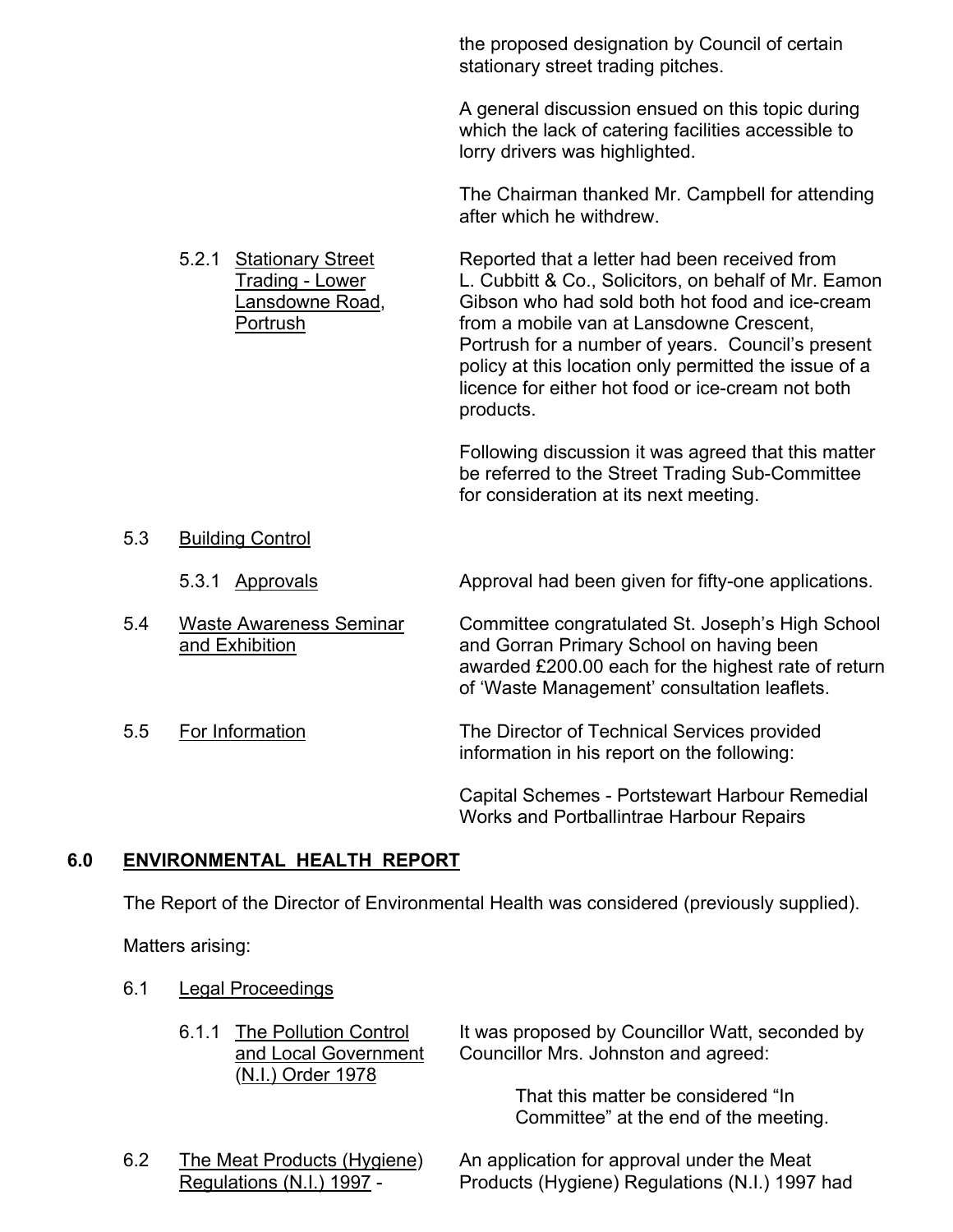The Pork Store, Church been received from Mr. R. McMullan, the Street, Kilrea **proprietor of The Pork Store, Unit 12 Kilrea** Enterprise Centre, Church Street, Kilrea.

Recommended:

 That formal approval under the E.C. Directive and the Regulations be granted.

 6.3 Dog Warden Service - Consideration was given to information, as detailed Micro Chipping Initiative in the report, on the Dog Warden Service Micro Chipping Initiative.

> Council is recommended to offer this scheme throughout the Borough at a charge of £10.00 with a reduction to £5.00 for pensioners to encourage participation by the dog owning public.

#### **7.0 FOOD STANDARDS AGENCY - NORTHERN IRELAND**

Tabled:

Annual Report and Accounts 2000 - 01

### **8.0 CONSTRUCTION SERVICE**

Tabled:

Annual Report and Financial Statements 2000 - 2001

#### **9.0 CONSIGNIA - THE POSTAL SERVICES - COMMISSION (POST COMM)**

 Read letter from the Director of Northern Ireland Affairs of Consignia advising Council that The Postal Services Commission (Post Comm), the postal services regulator, would be holding a public meeting in Belfast on Thursday,  $7<sup>th</sup>$  March, 2002 at 11.00 a.m. at the Waterfront Hall on the future of postal services.

 Following discussion it was recommended that the Mayor and any other available member attend the meeting on behalf of Council.

### **10.0 CAUSEWAY INSTITUTE**

The Principal Administrative Officer reminded members of an invitation issued by the Causeway Institute to attend a seminar on Economic Prosperity on the 15<sup>th</sup> March, 2002 in Ballymoney Town Hall.

Noted.

# **11.0 RIDING FOR THE DISABLED**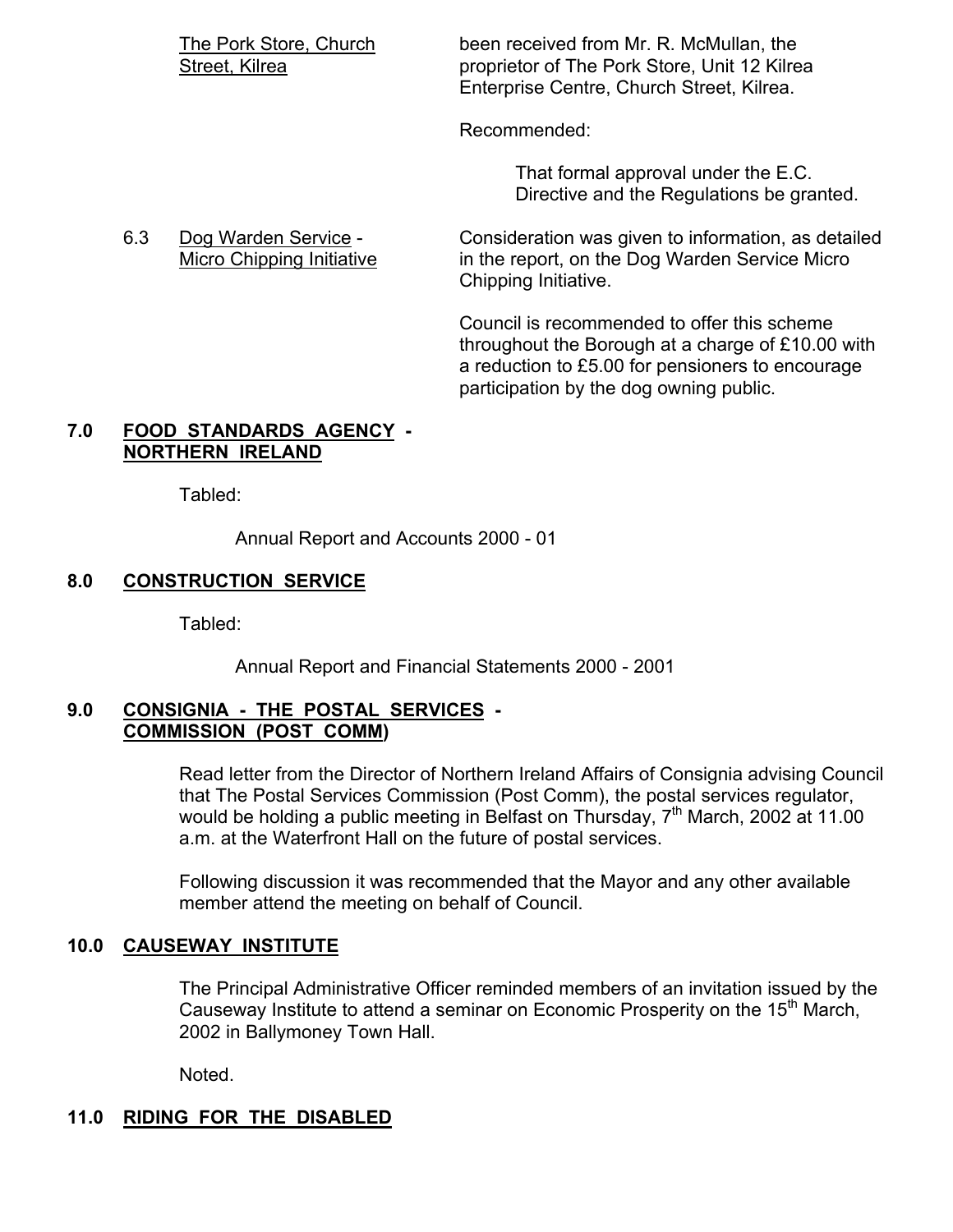It was agreed that a representative from the local branch of Riding for the Disabled be invited to address the next meeting of Committee.

## **12.0 UPDATES**

 It was agreed that the appropriate Directors provide updates on the following topics for the April Committee Meeting:

- (a) Portrush Town Hall
- (b) Skateboarding Facility
- (c) Restrictive Practices at Privately Owned Caravan Parks
- (d) Proposed Wind Farm off the North Coast

## **13.0 COUNTRYSIDE ACCESS OFFICER**

 In response to a query the Director of Leisure Services agreed to provide a report for a future meeting of Committee on the current role of the Countryside Access Officer and how this could be extended.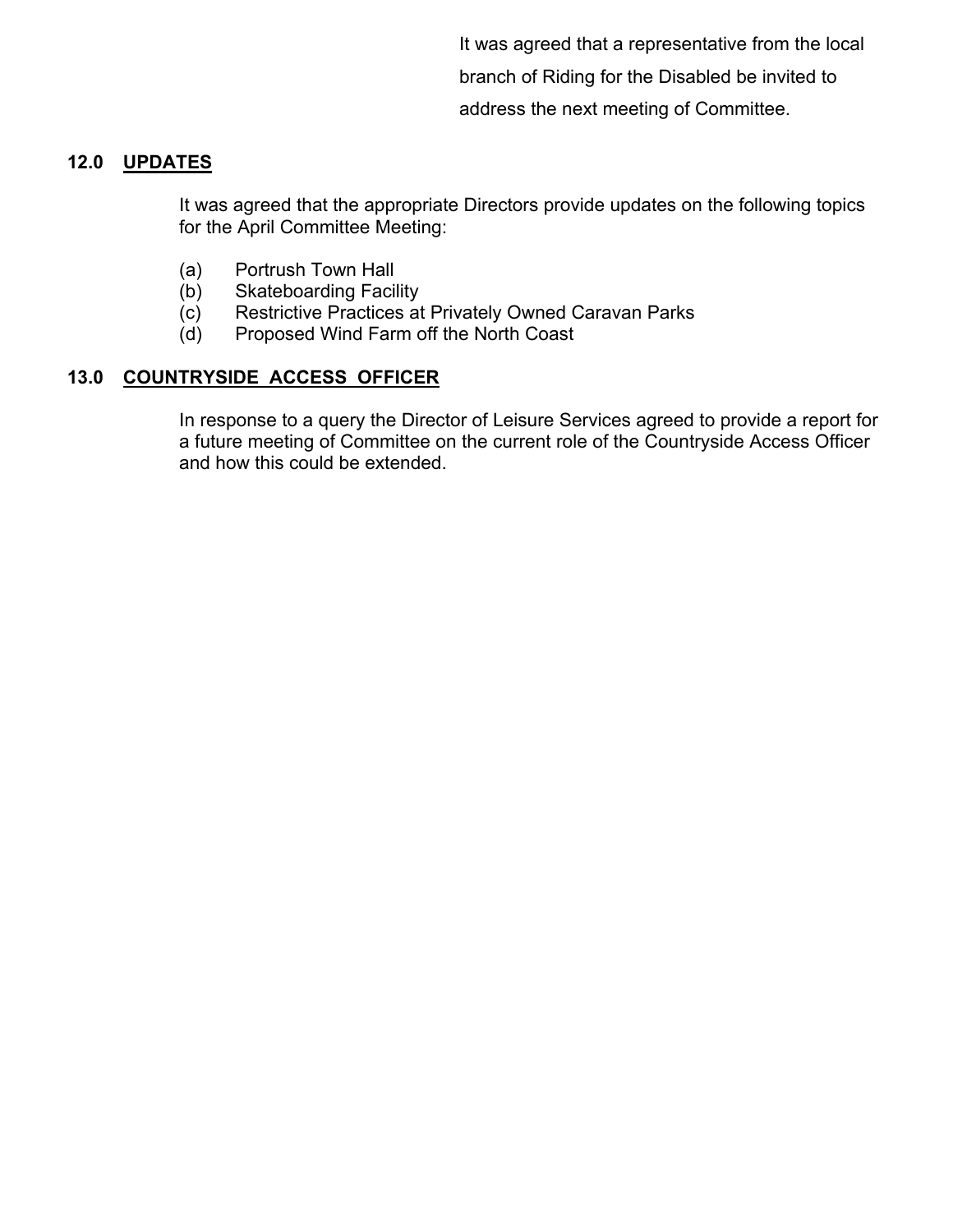## **PLANNING COMMITTEE**

## **12th March, 2002.**

| <b>Present:</b>               | Councillor O. M. Church (Mrs.) in the Chair                                                                                                                                                                   |  |  |
|-------------------------------|---------------------------------------------------------------------------------------------------------------------------------------------------------------------------------------------------------------|--|--|
|                               | The Deputy Mayor, Councillor R. D. Stewart<br>(Items $2.0 - 7.0$ )                                                                                                                                            |  |  |
|                               | <b>Aldermen</b>                                                                                                                                                                                               |  |  |
|                               | <b>B.</b> Leonard<br>P. E. A. Armitage (Mrs.)<br>(Items $2.0 - 7.0$ )                                                                                                                                         |  |  |
|                               | <b>Councillors</b>                                                                                                                                                                                            |  |  |
|                               | C. S. Alexander (Ms.)<br>E. A. Johnston (Mrs.)<br>J. M. Bradley<br>G. L. McLaughlin<br>R. A. McPherson<br>T. J. Deans<br>E. P. Fielding (Mrs.)<br>E. M. Mullan<br>N. F. Hillis<br>W. J. Watt                  |  |  |
| Also in<br><b>Attendance:</b> | Representatives from the Planning Service -<br>Mr. W. Robinson and Miss J. McMath                                                                                                                             |  |  |
| Officers in<br>Attendance:    | Town Clerk and Chief Executive, Senior Environmental<br><b>Health Officer and Administrative Assistant</b><br>The Mayor, Aldermen Mrs. Black, Creelman and<br>McClure, Councillors Barbour, King and McClarty |  |  |
| Apologies:                    |                                                                                                                                                                                                               |  |  |

#### **1.0 HUTCHINSON 3G UK(H3G) - MOBILE PHONE COMPANY**

 The Chairman welcomed Mr. Philip Robinson and Mr. Mark Navolio from Hutchinson 3G and Mr. Robin Guthrie, Cherton Enterprise Ltd. who were in attendance to address Committee regarding their proposals for the Coleraine Borough area.

 Mr. Robinson and Mr. Guthrie outlined the background of the company which was one of five organisations awarded licences by Government to run third-generation wireless services and the only one that was focused solely on third generation. It was anticipated that there would be sixteen sites in the Coleraine area.

Mr. Navolio addressed concerns relating to health and safety.

 The Chairman thanked the representatives for such a comprehensive presentation.

## **2.0 PLANNING APPLICATIONS**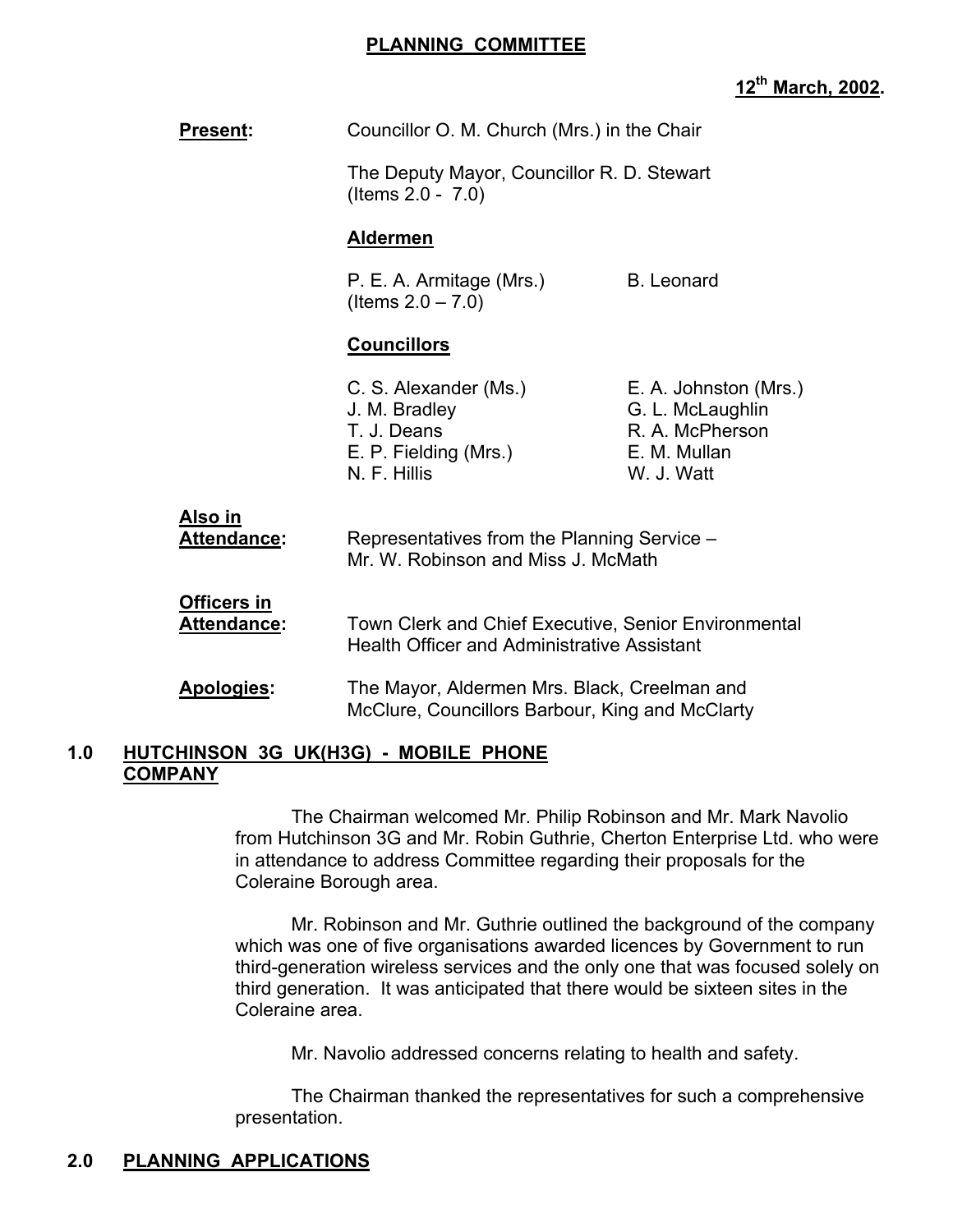A list of sixty-eight applications was considered (previously supplied).

## **Applications Deferred from Previous Meeting**

2.1 Application No. 1 C/2001/0674/O Redevelopment of existing caravan park to site for residential development and redevelopment of No. 24 and No. 26 Burnside Road to provide access to same on lands adjacent to Burnside Road, Portstewart for Mr. B. O'Neill

The opinion of the Planning Service was to approve.

The Planning Officer outlined the history of the application.

Dr. Gilmour, Chairman of Portstewart Planning Action Group was in attendance and voiced objections in relation to density and elevation.

Following discussion it was proposed by Councillor Watt and seconded by Councillor Mullan:

> That the application be approved.

On being put to the Meeting the proposal was carried, thirteen members voting in favour and no one voting against.

The opinion of the Planning Service was to approve.

Reported that satisfactory amended plans had been received and the application would be approved.

The opinion of the Planning Service was to refuse.

The application had now been withdrawn.

The opinion of the Planning Service was to approve.

It was agreed that the application be approved subject to issues raised by the Environmental Health Department being addressed.

The opinion of the Planning Service was to approve.

Reported that satisfactory amended

2.2 Application No. 2 C/2001/0879/F Proposed two storey dwelling and detached garage at Site 2 Tullybeg Avenue, Coleraine for Mr. B. McCorriston

2.3 Application No. 3 C/2001/1002/O Proposed site for new rural dwelling adjacent to 52 Ballylagan Road, Coleraine for Mr. S. McClarty

2.4 Application No. 4 C/2001/1021/F 30 bedroom hotel, 18 apartments and car parking, etc. at 86, 88 and 88A Strand Road, Portstewart for Mr. K. O'Malley

2.5 Application No. 5 C/2001/1114/O Site for dwelling and garage on land adjacent to No. 41 Drumsaragh Road,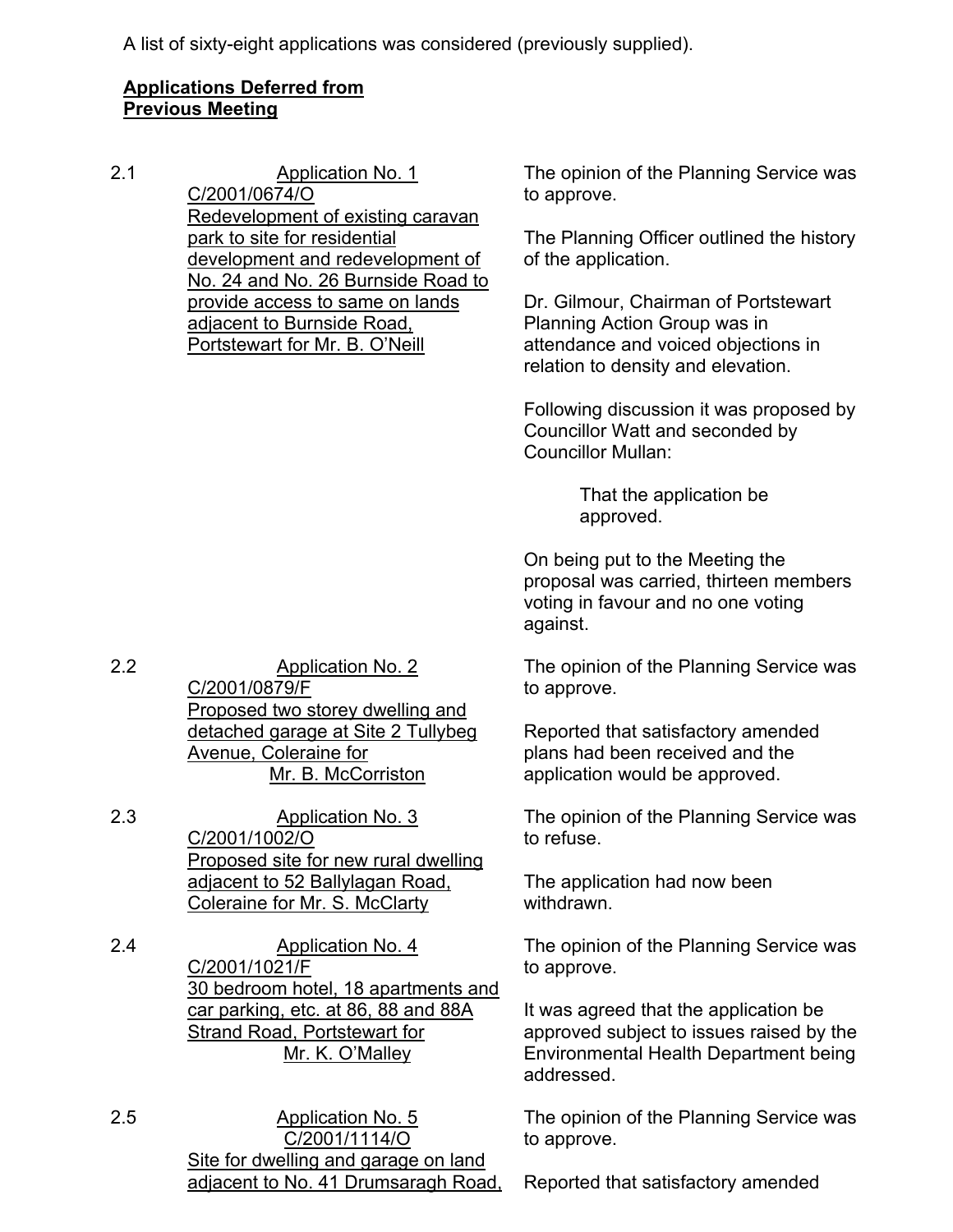2.6 Application No. 6 C/2001/1126/O Site for dwelling and garage at Culnagrew Road, Swatragh (70m from junction with Grove Road) for Mr. S. Milliken

2.7 Application No. 7 C/2001/1136/O Erection of new replacement dwelling on land south of No. 11 Craigaboney Road, Bushmills for Mr. H. B. McLean

- 2.8 Application No. 8 C/2001/1167/F Proposed 4 no. dwellings/accesses at Site Nos. 1, 1A, 2 and 2A Magheramenagh Drive, Portrush for Sandel Homes Ltd.
- 2.9 Application No. 9 C/2001/1177/O Site for dwelling and garage adjacent to 11 Hillhead Road, Kilrea, Coleraine for Mr. F. Hogg
- 2.10 Application No. 10 C/2001/1196/O Site for dwelling 120m west of 78 Grove Road, Garvagh for Mr. A. Holmes
- 2.11 Application No. 11 C/2002/0006/O Site for dwelling on lands adjacent to No. 14 Liswatty Road, Coleraine for Ms. P. Brennan

2.12 Application No. 12 C/2002/0009/O Amendment of condition no. 5 on previous planning approval C/2001/0628 to maximum floor area of not more than 225 msq at site to south of 85 Kinnyglass Road, Macosquin, Coleraine for Mr. and Mrs. Millar

| 2.13 | Application No. 13 |  |
|------|--------------------|--|
|      | C/2002/0012/F      |  |

Kilrea for Mr. J. McAteer plans had been received and the application would be approved.

> The opinion of the Planning Service was to approve.

It was agreed that the application be approved.

The opinion of the Planning Service was to approve.

It was agreed that the application be approved subject to conditions relating to size, type and siting.

The opinion of the Planning Service was to approve.

Reported that satisfactory amended plans had been received and the application would be approved.

The opinion of the Planning Service was to approve.

Reported that satisfactory amended plans had been received and the application would be approved.

The opinion of the Planning Service was to approve.

It was agreed that the application be approved subject to conditions.

The opinion of the Planning Service was to refuse.

It was agreed that the application be refused.

The opinion of the Planning Service was to approve.

It was agreed that the application be approved.

The opinion of the Planning Service was to approve.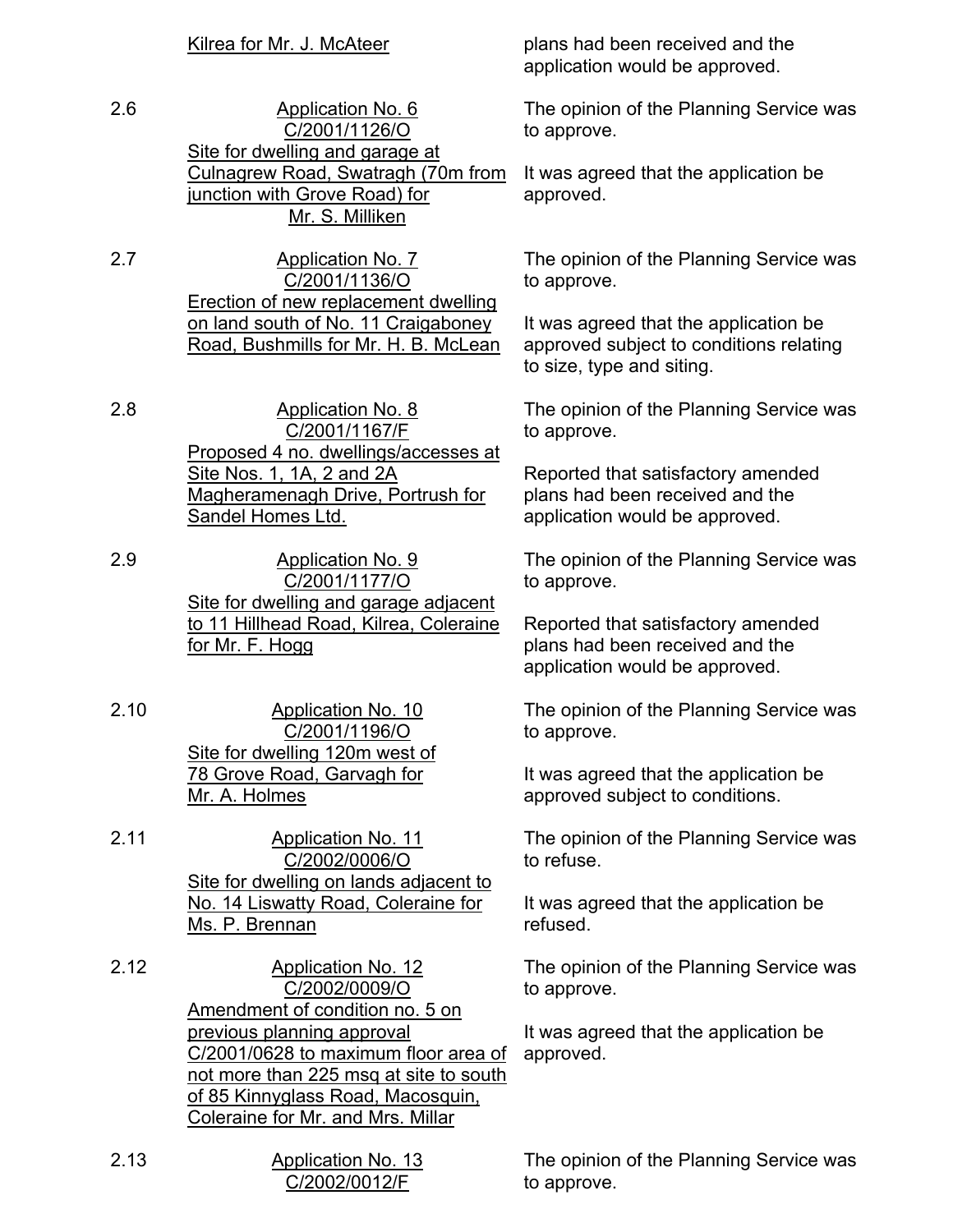Proposed detached chalet dwelling with detached garage (amended scheme) at Site No. 17 Newbridge Park, Coleraine for S & L Coleraine Ltd.

## **New Applications**

- 2.14 Application No. 5 C/2001/1174/F Erection of 3 no. attached dwellings and associated parking facilities and landscaping at 48 Loughan Road, Coleraine for Mr. B. Barr
- 2.15 Application No. 7 C/2002/0021/F Derelict building to be demolished and 2 no. flats erected at 11 Brook Street, Coleraine for A.M.C. Developments

2.16 Application No. 10 C/2002/0025/F Redevelopment of site to ground floor apartment and new duplex apartment above at Nos. 109 and 111 Lower Main Street, Portrush for Mr. T. Caves

2.17 Application No. 13 C/2002/0030/F Erection of replacement dwelling and detached garage at 83 Sconce Road, Articlave for Mr. J. Morgan

2.18 Application No. 16 C/2002/0039/F Residential development to consist of semi-detached and apartment dwellings at 108 Mountsandel Road, Coleraine for Mr. P. McIntyre

2.19 Application No. 20 C/2002/0045/O Site for bungalow and detached garage adjacent to 49 Temple Road, Garvagh for Mr. S. Maguire

2.20 Application No. 25 C/2002/0053/F Erection of replacement rear extension at 64 Mark Street, Portrush Reported that satisfactory amended plans had been received and the application would be approved.

The opinion of the Planning Service was to approve.

It was agreed that the application be deferred for one month to facilitate a Council site visit.

The opinion of the Planning Service was to refuse.

It was agreed that the application be deferred for one month to facilitate an office meeting with applicant and agent.

The opinion of the Planning Service was to refuse.

It was agreed that the application be deferred for one month to facilitate an office meeting with agent.

The opinion of the Planning Service was to refuse.

It was agreed that the application be deferred for one month to facilitate an office meeting with the architect.

The opinion of the Planning Service was to refuse.

It was agreed that the application be deferred for one month to facilitate an office meeting with agent, three objectors and members of Council.

The opinion of the Planning Service was to refuse.

It was agreed that the application be deferred to facilitate a Council site visit.

The opinion of the Planning Service was to refuse.

It was agreed that the application be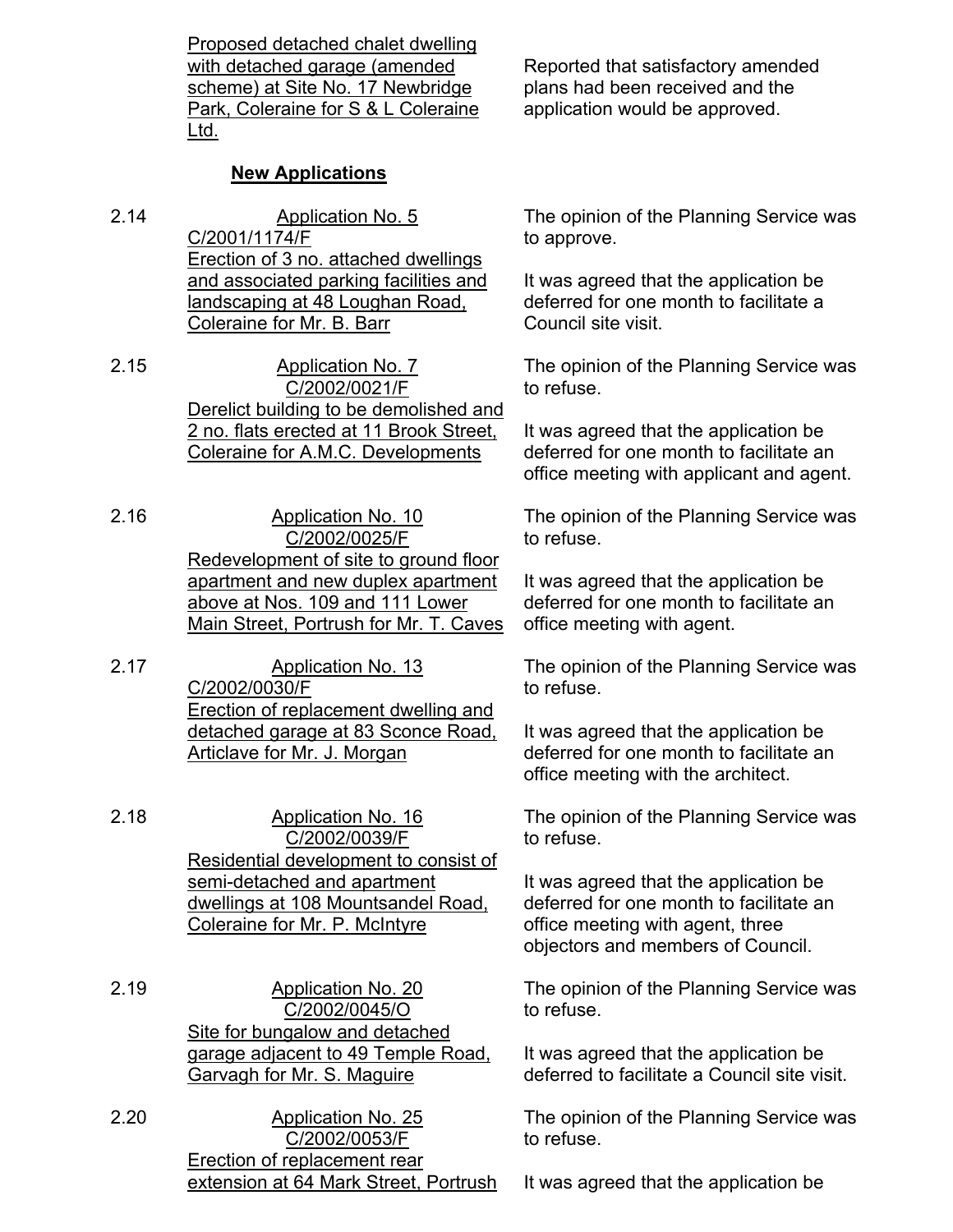- 2.21 Application No. 28 C/2002/0057/O Erection of one and a half storey dwelling house opposite 96 Kinnyglass Road, Aghadowey for Mr. Teacy
- 2.22 General Matters (a) Application No. C/2001/1164/F –

for Mr. S. Pollock deferred to facilitate an office meeting with agent and members of Council.

> The opinion of the Planning Service was to refuse.

It was agreed that the application be deferred for one month to facilitate a Council site visit.

- Mr. J. P. Tohill;
- (b) Application No. C/2001/0670/F Hillcrest Supermarket, Portrush.

### **3.0 BDP PLANNING CONSULTANTS - APPLICATION C/2001/0428/F (6-8 BATH TERRACE, PORTRUSH) APPLICATION C/2001/0961/F (14 HEATHMOUNT, PORTSTEWART)**

 Read letter from BDP Planning commenting on the merit of referring the above applications to the Management Board.

 In relation to both applications it was their opinion that further discussions should take place between the Department and the applicant prior to consideration by Council of referring the applications to the Management Board. At this stage BDP Planning's view was that Application C/2001/0961/F (14 Heathmount) did not merit a referral and that Application C/2001/0428/F (6 – 8 Bath Terrace) may well merit a referral.

A copy of BDP Planning's letter would be forwarded to Mr. Robinson for consideration.

### **4.0 OFFSHORE WIND POWER FOR NORTHERN IRELAND**

 The Town Clerk and Chief Executive reported on the formal notification from the Department of Enterprise, Trade and Investment regarding the lease of a site off the North Coast of Northern Ireland for the development of a windfarm of at least 150 megawatts.

 The Crown Estate would shortly be issuing tender documents and would arrange a competition to identify a competent developer for the project by the end of April.

 The Town Clerk and Chief Executive would bring full details of the consultative process to the March Council Meeting.

### **5.0 RURAL STRESS CONFERENCE**

 Reported that Armagh and Dungannon Health Action Zone had arranged a Rural Stress Conference to be held in Walsh's Hotel, Maghera on Wednesday, 20<sup>th</sup> March, 2002.

 Any member interested in attending should contact Mrs. Sylvia Browne, Administrative Assistant.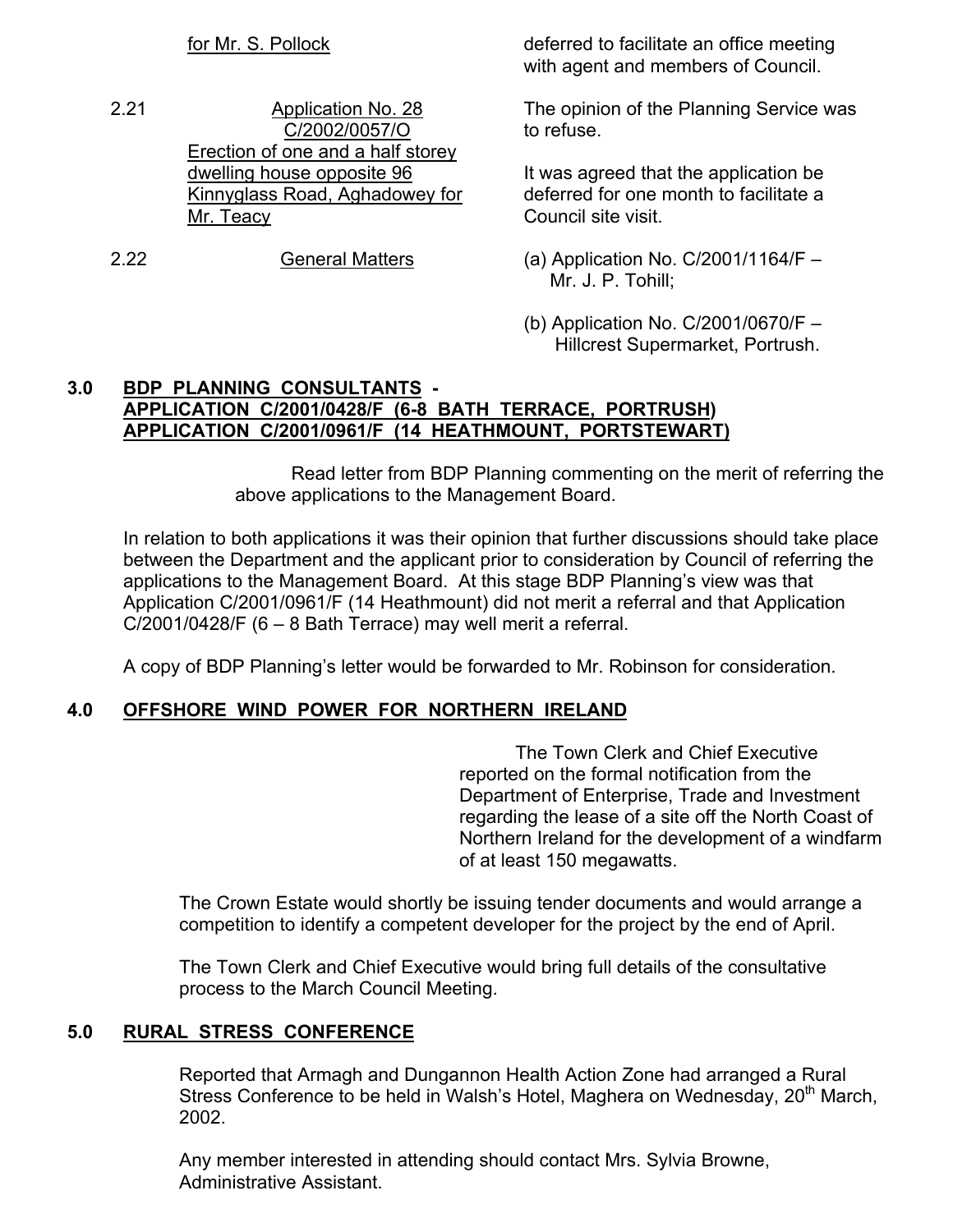## **6.0 COLERAINE LEISURE CENTRE - FITNESS SUITE OPENING**

 It was noted that the Fitness Suite at Coleraine Leisure Centre would be opened on Easter Saturday at 11.30 a.m.

## **7.0 CITY STATUS**

 The Town Clerk and Chief Executive advised members that the result of the City Status bid was expected on Thursday morning.

Noted.

#### **8.0 THE ROYAL TOWN PLANNING INSTITUTE - TRAINING SESSION**

 It was noted that the Deputy Mayor was unable to attend The Royal Town Planning Institute Training Session for Councillors to be held on 14<sup>th</sup> March, 2002.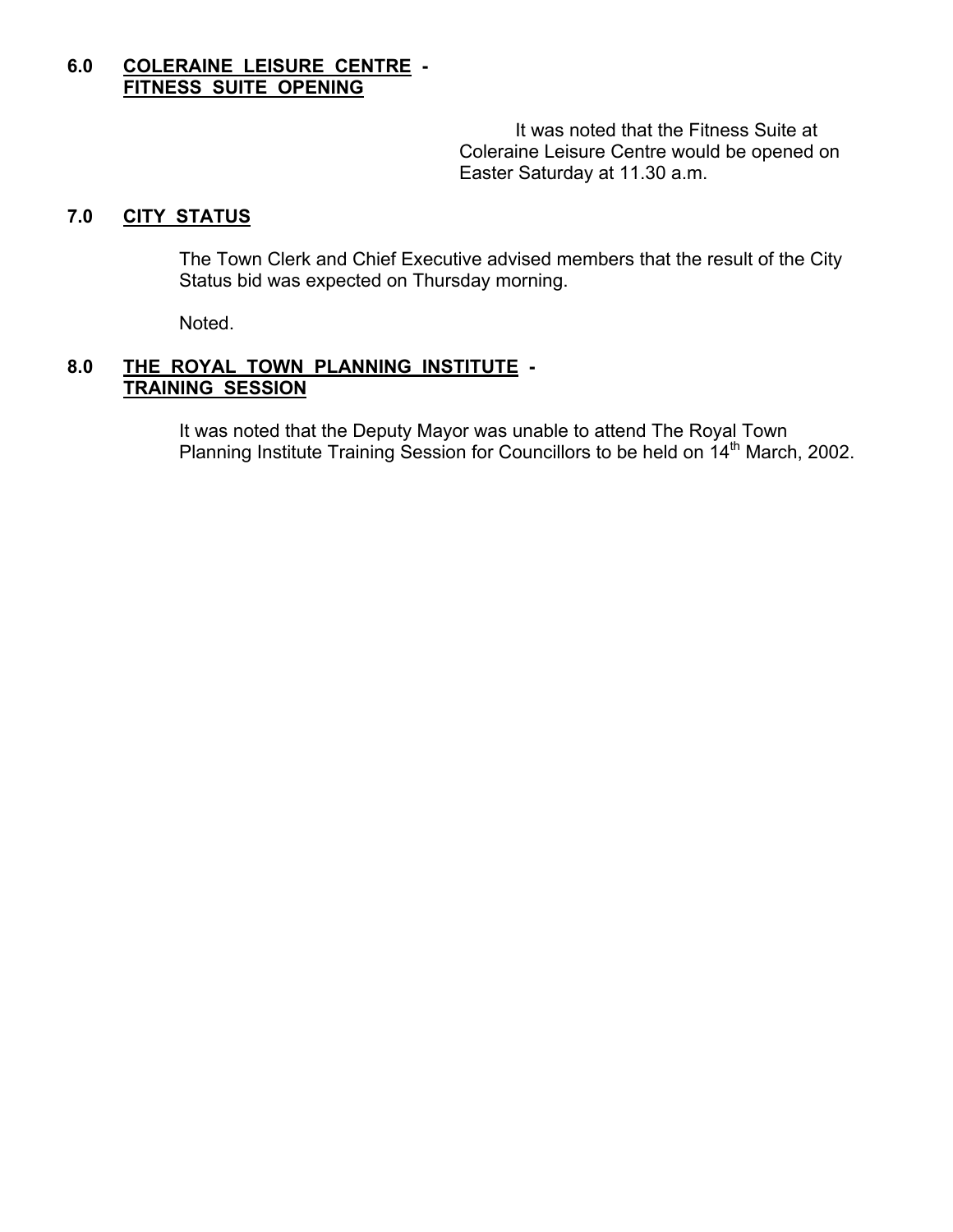## **MINUTES – STREET TRADING SUB COMMITTEE – 13 March 2002**

| Present:                |                                                                                                                    | Councillors C S Alexander (Ms)<br>W J Watt |
|-------------------------|--------------------------------------------------------------------------------------------------------------------|--------------------------------------------|
| Officers in attendance: | Director of Technical Services<br>Senior Technical Officer<br><b>Enforcement Officer</b><br>Administrative Officer |                                            |
| Apologies:              | Alderman W J McClure<br>Councillor E M Mullan                                                                      |                                            |

#### 1.0 LOWER LANSDOWNE – PORTRUSH

RECOMMENDED: That the four sites for stationary trading at Lower Lansdowne should be designated for the sale of ice cream/hot food. A licence would allow trading from one vehicle on each site and permit the sale of ice cream and/or hot food from suitably adapted vehicles.

With this amendment the designations as presented to the February 2002 meeting would be published as required and become effective from Monday 6 May 2002.

### 2.0 BISHOPS GATE – MUSSENDEN ROAD

RECOMMENDED: Following the request for a designated site at this location procedures should be instigated to designate the site applied for plus an additional one to facilitate future trading.

## 3.0 EVENTS

RECOMMENDED: That individual stall holders operating during community organised events such as the Party at the Port, Portrush and the Red Sails Carnival, Portstewart would not be required to apply for street trading licences where they were setting up with the approval of the organising body. Any trading not authorised by the organising body would be governed by the street trading legislation.

**Director of Technical Services**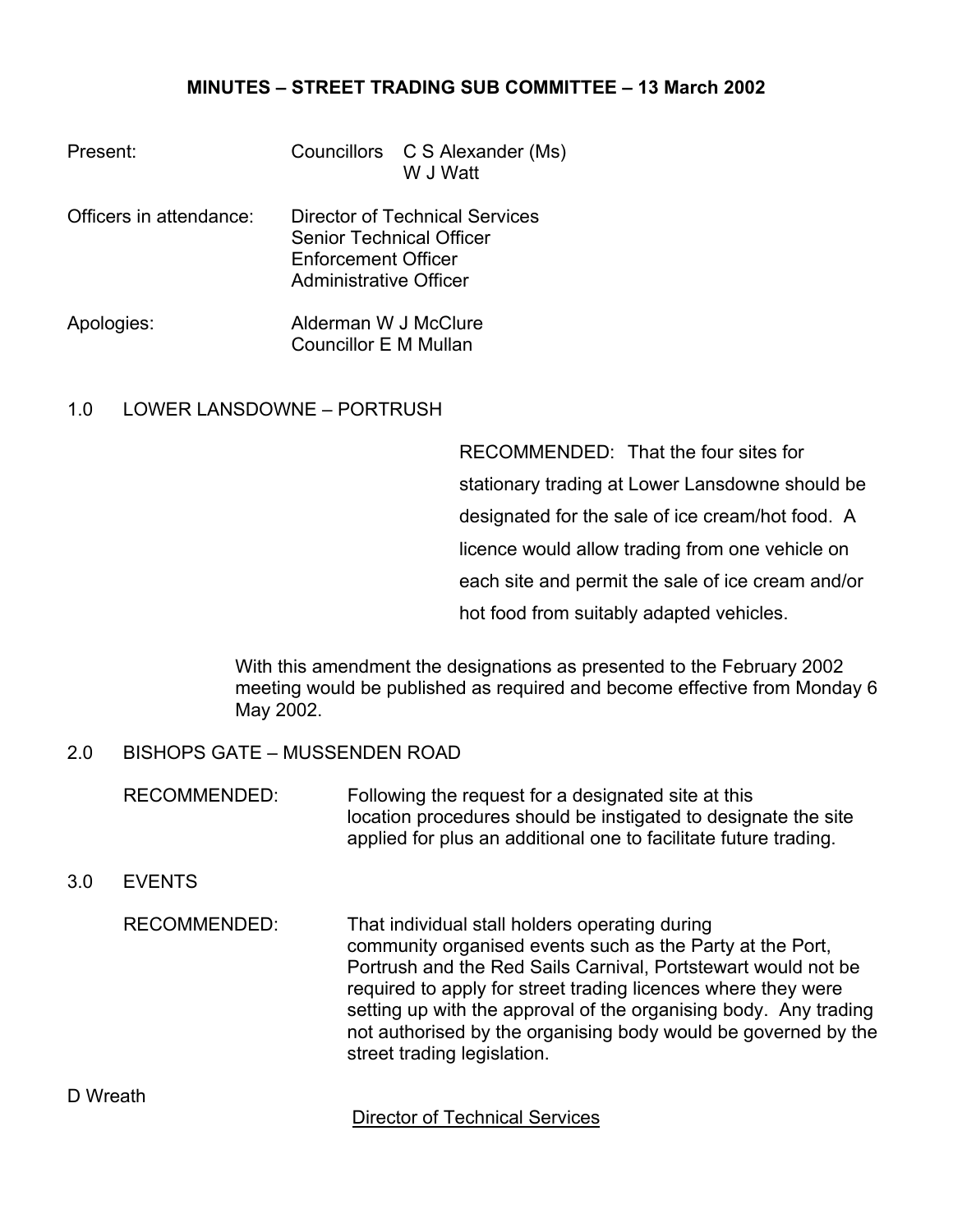## **POLICY AND DEVELOPMENT COMMITTEE**

**19th March, 2002.** 

| <b>Present:</b>                          | Councillor J. M. Bradley, in the Chair                                                                                                                                                                                                                                       |                                                                                                                            |  |
|------------------------------------------|------------------------------------------------------------------------------------------------------------------------------------------------------------------------------------------------------------------------------------------------------------------------------|----------------------------------------------------------------------------------------------------------------------------|--|
|                                          | The Mayor, Councillor J. J. Dallat                                                                                                                                                                                                                                           |                                                                                                                            |  |
|                                          | The Deputy Mayor, Councillor R. D. Stewart                                                                                                                                                                                                                                   |                                                                                                                            |  |
|                                          | <b>Aldermen</b>                                                                                                                                                                                                                                                              |                                                                                                                            |  |
|                                          | P. E. A. Armitage (Mrs.)<br><b>B.</b> Leonard<br>E. T. Black (Mrs.)<br>W. J. McClure                                                                                                                                                                                         |                                                                                                                            |  |
|                                          | <b>Councillors</b>                                                                                                                                                                                                                                                           |                                                                                                                            |  |
|                                          | C. S. Alexander (Ms.)<br>(Items $1.0 - 1.10$ )<br>D. D. Barbour<br>(Items $1.0 - 11.0$ )<br>O. M. Church (Mrs.)<br>T. J. Deans<br>E. P. Fielding (Mrs.)                                                                                                                      | N. F. Hillis<br>E. A. Johnston (Mrs.)<br>G. L. McLaughlin<br>R. A. McPherson<br>A. McQuillan<br>E. M. Mullan<br>W. J. Watt |  |
| <b>Officers in</b><br><b>Attendance:</b> | Town Clerk and Chief Executive, Director of Corporate<br>Services, Head of Development Services, Policy Development<br>Officer, Economic Development Manager (Items 1.0 - 1.10),<br>Economic Development Assistant (Items 1.0 - 1.10) and<br><b>Administrative Assistant</b> |                                                                                                                            |  |

**Apologies:** Alderman Creelman and Councillor King

### **1.0 DEVELOPMENT SERVICES REPORT**

The report of the Head of Development Services was considered (previously supplied).

| 1.1 | <b>Economic Development</b> | Members viewed a presentation on Council's<br>Economic Development Strategy and noted<br>information, as detailed in the report, on the Action<br>Plan. |
|-----|-----------------------------|---------------------------------------------------------------------------------------------------------------------------------------------------------|
|     |                             | The Economic Development Manager answered<br>a number of members' questions regarding the<br>Action Plan.                                               |

1.2 Tourism Development Strategy Members viewed a presentation of the Tourism<br>for the Borough of Coleraine Development Strategy 2002 Action Plan Development Strategy 2002 Action Plan (previously

supplied).

The Head of Development Services answered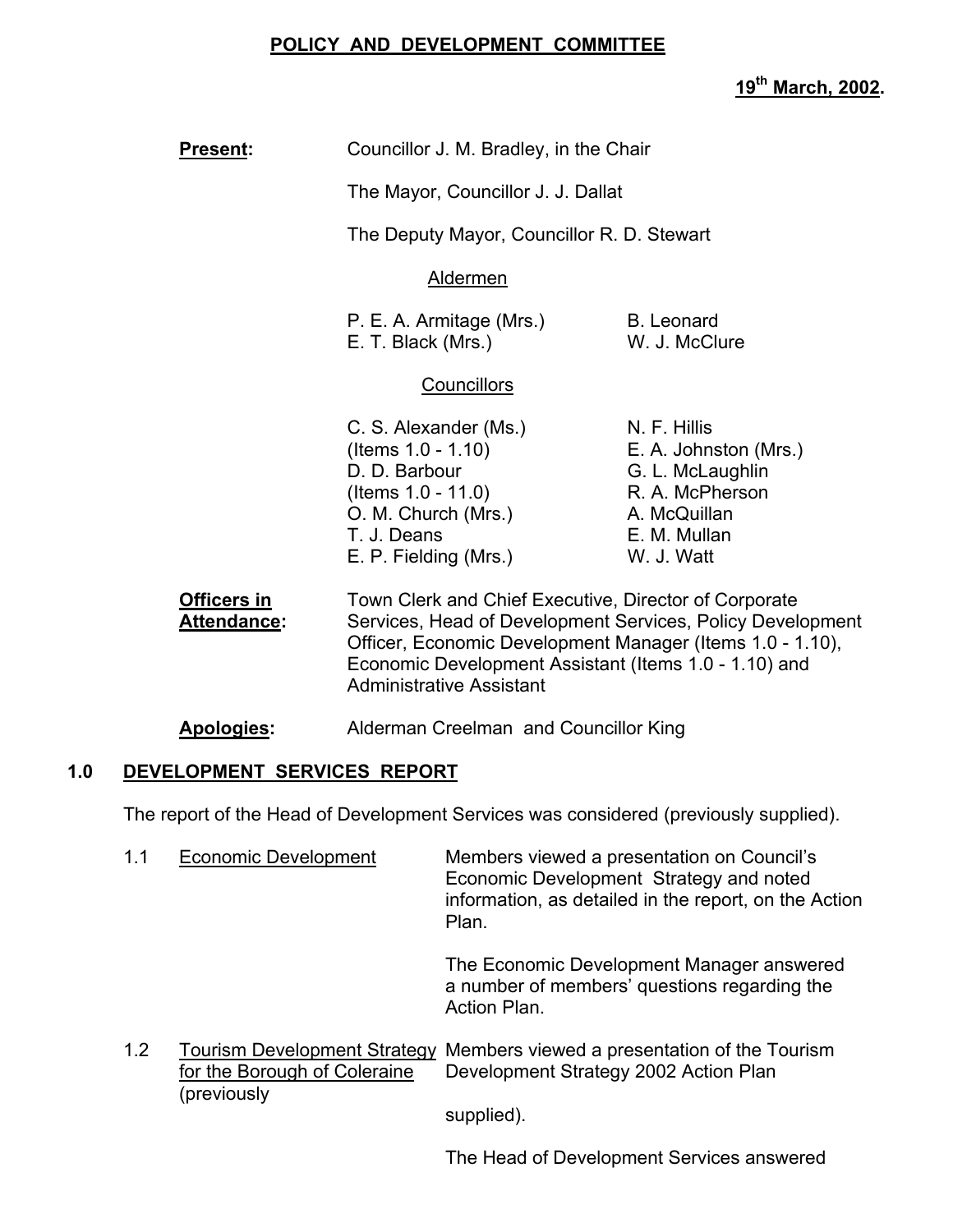members' various questions and noted comments.

| 1.3<br>Noble Indicators<br><b>Noble</b>          | Consideration was given to information on the                                                                                                                                                                                     |  |  |
|--------------------------------------------------|-----------------------------------------------------------------------------------------------------------------------------------------------------------------------------------------------------------------------------------|--|--|
|                                                  | Deprivation Measures for the Borough (circulated                                                                                                                                                                                  |  |  |
| at                                               | meeting).                                                                                                                                                                                                                         |  |  |
|                                                  | A meeting to consider the implications of this<br>information in detail would be arranged, with<br>members being advised accordingly.                                                                                             |  |  |
| 1.4<br><b>Garvagh Community Building</b><br>hall | In the absence of any Council owned community                                                                                                                                                                                     |  |  |
|                                                  | or Town Hall in the Garvagh district, the recently<br>opened Garvagh Community Building fulfilled this                                                                                                                            |  |  |
| role                                             | in the area. Accordingly, it was appropriate to<br>consider making an annual contribution to the<br>Garvagh Development Trust towards running costs.                                                                              |  |  |
|                                                  | It was proposed by Councillor Watt and seconded<br>by Councillor Mullan:                                                                                                                                                          |  |  |
|                                                  | That Council contribute £10,000 to Garvagh<br>Development Trust towards running costs of<br>the Community Building for 2002/03.                                                                                                   |  |  |
|                                                  | On being put to the meeting, the proposal was<br>carried by sixteen votes to one.                                                                                                                                                 |  |  |
|                                                  | It was, therefore, recommended:                                                                                                                                                                                                   |  |  |
|                                                  | That Council approve a contribution of £10,000<br>to Garvagh Development Trust for 2002/03 and<br>that this would be reviewed next year.                                                                                          |  |  |
|                                                  | Council is also recommended to approve the                                                                                                                                                                                        |  |  |
| following                                        | nominations for the Garvagh Hall Management<br>Committee:                                                                                                                                                                         |  |  |
|                                                  | Councillors McQuillan, Mullan and Watt.                                                                                                                                                                                           |  |  |
|                                                  | In response to a query on insurance costs involved<br>in the hiring of the hall, the Head of Development<br>Services would examine this issue further.                                                                            |  |  |
| 1.5 CORE                                         | CORE had invited nominations of five members to<br>sit on the CORE North East Partnership Summit<br>Group. It was agreed that nominations<br>would be advised to the Town Clerk and Chief<br>Executive on a party grouping basis. |  |  |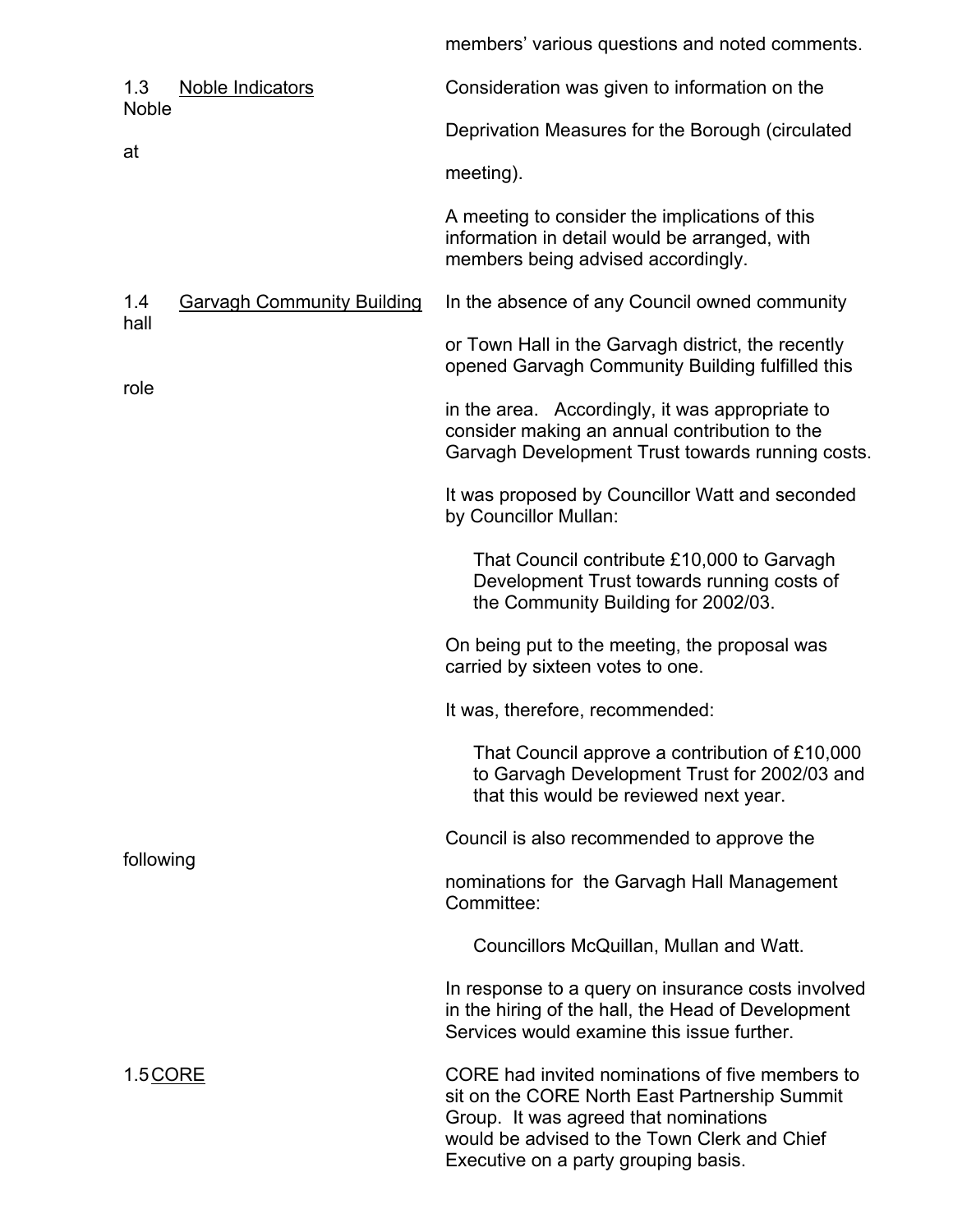|                                                 |                                                             | Nomination of one of the five members to<br>represent Council on the CORE Partnership Board<br>would then be agreed at the March meeting of<br>Council.                                                                       |  |  |
|-------------------------------------------------|-------------------------------------------------------------|-------------------------------------------------------------------------------------------------------------------------------------------------------------------------------------------------------------------------------|--|--|
| made                                            | 1.6 Causeway Coast & Glens<br><b>Heritage Trust</b>         | One elected Council representative had been<br>invited to join the Board of the Causeway Coast<br>and Glens Heritage Trust. Nominations were                                                                                  |  |  |
|                                                 |                                                             | as follows:                                                                                                                                                                                                                   |  |  |
|                                                 |                                                             | • Councillor Hillis was proposed by Councillor<br>Watt and seconded by Councillor Mrs.<br>Johnston.                                                                                                                           |  |  |
|                                                 |                                                             | • Alderman Leonard was proposed by<br>Councillor Mullan and seconded by The<br>Mayor.                                                                                                                                         |  |  |
|                                                 |                                                             | On being put to the meeting, Councillor Hillis<br>received thirteen votes and Alderman Leonard<br>received four votes.                                                                                                        |  |  |
|                                                 |                                                             | Council is, therefore, recommended to approve the<br>nomination of Councillor Hillis as Council's<br>representative on the Board of the Causeway<br>Coast and Glens Heritage Trust.                                           |  |  |
| 1.7 Friendship Force<br>1.8 Tourism Consultants |                                                             | Council is recommended to contribute £500 to<br>The Causeway Coast Friendship Force to assist<br>with coach hire and hospitality for a group of<br>thirty visitors from New South Wales, Australia.                           |  |  |
|                                                 |                                                             | Members noted that a report and recommendation<br>on selection of Tourism Consultants would be<br>provided to the meeting of Council on 26 <sup>th</sup> March,<br>2002.                                                      |  |  |
|                                                 | 1.9 North West '200'                                        | Council is recommended to contribute £20,000 to<br>the Coleraine & District Motor Club for the North<br>West '200' event, 2002. This would represent the<br>final year of the agreed three year funding                       |  |  |
| package.                                        |                                                             |                                                                                                                                                                                                                               |  |  |
| 1.10                                            | <b>Northern Ireland Tourism</b><br>Borough<br><b>Awards</b> | Members noted with pleasure that Coleraine                                                                                                                                                                                    |  |  |
|                                                 |                                                             | Council's 'North West Fest' event had won the NI<br>Tourism Award in the Best Event category, and<br>extended congratulations to the Cromore Halt Inn,<br>which won the award for the Best Accommodation<br>other than Hotel. |  |  |

# **2.0 CITY STATUS**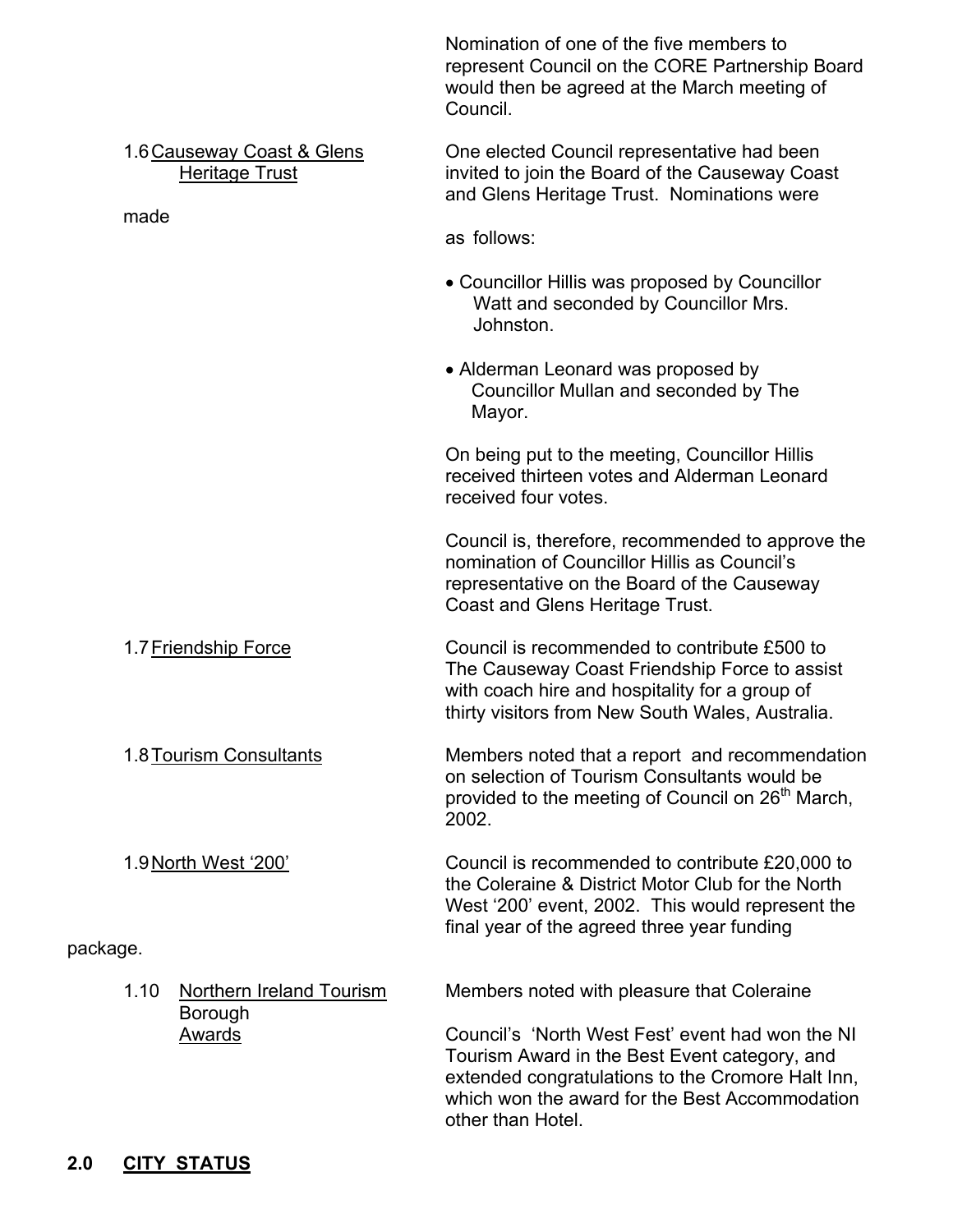Members expressed their disappointment at the outcome of the decision on City Status, whilst extending their congratulations to Lisburn and Newry. Thanks were expressed to Council staff and the wider community for their efforts and support for the bid.

 The Town Clerk and Chief Executive outlined the increasing importance of working with partner Councils to secure major infrastructural improvements for the area,

and

members noted the need to work collaboratively in order to ensure a coherent

voice.

## **3.0 CORPORATE SERVICES REPORT**

The report of the Director of Corporate Services was considered (previously supplied).

| 3.1                            | <b>Request for Donation</b><br>Northern Ireland Hospice<br><b>Coleraine Support Group</b> |                                                                                                                                                   | Council is recommended to donate £5,000 to<br>the running of the North Coast Home Care<br>Team for the 2001/2002 financial year.                                                                                                                                                                       |                                                       |                                                        |
|--------------------------------|-------------------------------------------------------------------------------------------|---------------------------------------------------------------------------------------------------------------------------------------------------|--------------------------------------------------------------------------------------------------------------------------------------------------------------------------------------------------------------------------------------------------------------------------------------------------------|-------------------------------------------------------|--------------------------------------------------------|
| 3.2                            | <b>Loan Sanctions</b>                                                                     |                                                                                                                                                   | Recommended:                                                                                                                                                                                                                                                                                           |                                                       |                                                        |
|                                |                                                                                           |                                                                                                                                                   | undernoted expenditure:                                                                                                                                                                                                                                                                                | That borrowing approval be sought for the             |                                                        |
| 3.3                            | Accounts                                                                                  |                                                                                                                                                   | 1. Arcadia Building/Play Area Scheme<br>2. Portstewart Harbour - Remedial Repairs<br>3. Garvagh Toilet Block<br>4. The Warren, Portstewart - Soccer and<br><b>Bowling Pavilion</b><br>5. Portrush Recreation Grounds - Pavilion<br><b>Roof Repairs</b><br>Committee noted that creditors' payments for |                                                       | £<br>770,000<br>250,000<br>85,000<br>500,000<br>15,000 |
|                                |                                                                                           |                                                                                                                                                   | February, as per lists circulated, had been issued as                                                                                                                                                                                                                                                  |                                                       |                                                        |
|                                |                                                                                           |                                                                                                                                                   | follows:                                                                                                                                                                                                                                                                                               |                                                       |                                                        |
|                                |                                                                                           |                                                                                                                                                   | Revenue A/C<br>Capital A/C<br>Petty Cash A/C                                                                                                                                                                                                                                                           | $-$ £302,392.87<br>$-$ £464,720.70<br>$- E 30,016.71$ |                                                        |
| 3.4 Related Party Transactions |                                                                                           | The Director of Corporate Services gave a brief<br>outline of the requirements of the new Accounting<br>Standard on "Related Party Transactions". |                                                                                                                                                                                                                                                                                                        |                                                       |                                                        |
|                                | 3.5 Members' Attendance -<br><b>Conferences and Courses</b>                               |                                                                                                                                                   | Consideration was given to the schedule, as<br>detailed in the report, of the main conferences<br>taking place in 2002/03 which are relevant to                                                                                                                                                        |                                                       |                                                        |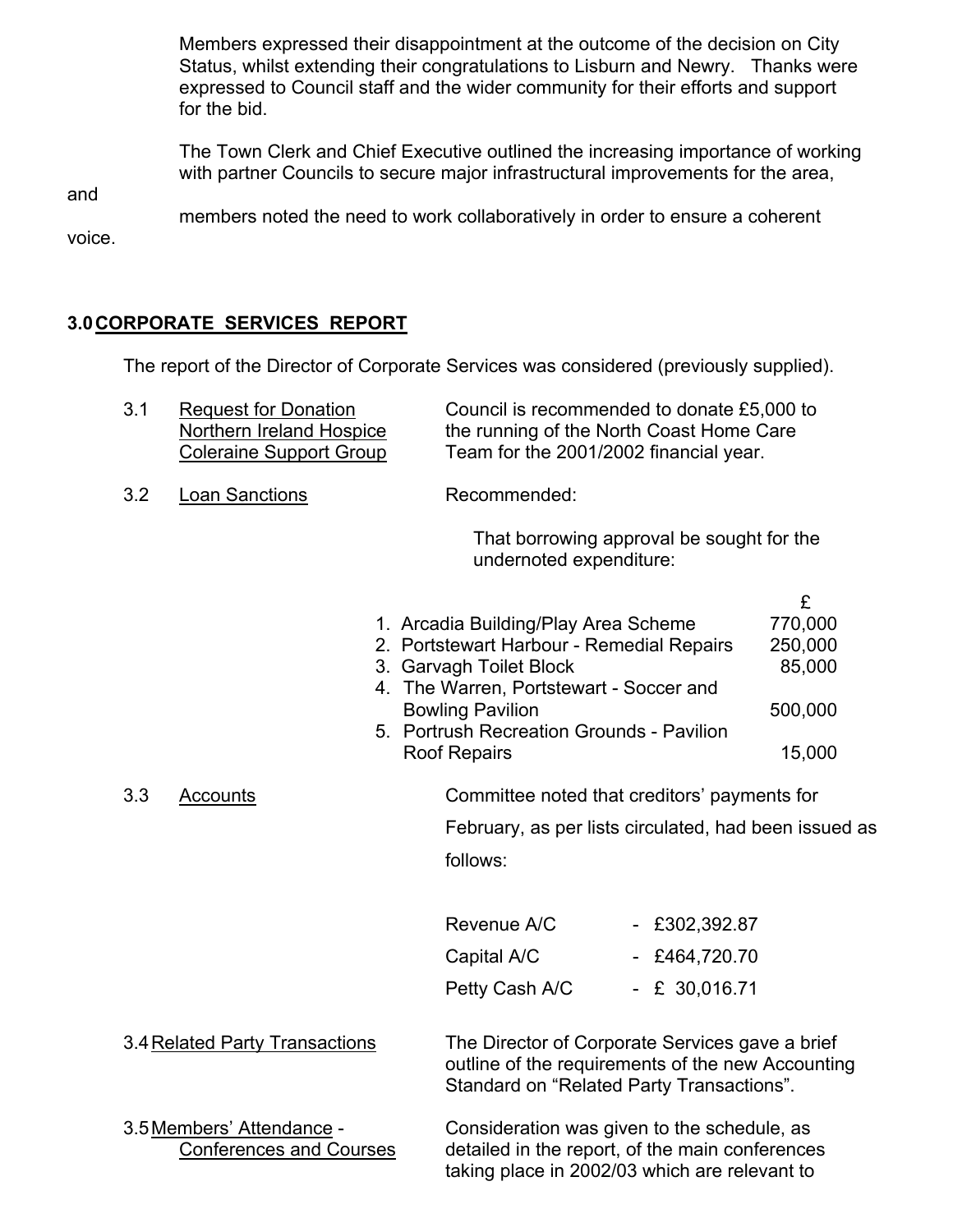Council's areas of functional responsibility.

 Members were asked to indicate any conference they wished to attend by completing the attached form and returning it to the Director of Corporate Services.

3.6 New Appointments The following appointments had been made in accordance with the Local Government Staff

Commission's Code of Procedure on Recruitment

and Selection:

## Leisure Services Department

- Leisure Services Officer (Services) Mr. A. Carmichael
- General Manager (Parks) Mr. M. Savage
- Assistant Manager (Waterworld) Miss I. R. Mullan
- Part-time Cleaner (Millburn Community Centre) Mrs. A Caldwell

### **4.0 NORTHERN IRELAND OMBUDSMAN - FACING THE FUTURE**

Members' attention was drawn to the report (previously supplied) of Mr. T. Frawley, Northern Ireland Ombudsman, for consideration prior to his attendance at the Council meeting on  $26<sup>th</sup>$  March, 2002.

Noted.

## **5.0 NORTHERN IRELAND COURT SERVICE - ACCOMMODATION STRATEGY 2001/2010 - CONSULTATION DOCUMENT**

Members' attention was drawn to the report of the Northern Ireland Court Service (previously supplied).

Recommended:

 That a response be formulated by individual members and forwarded directly to the Northern Ireland Court Service.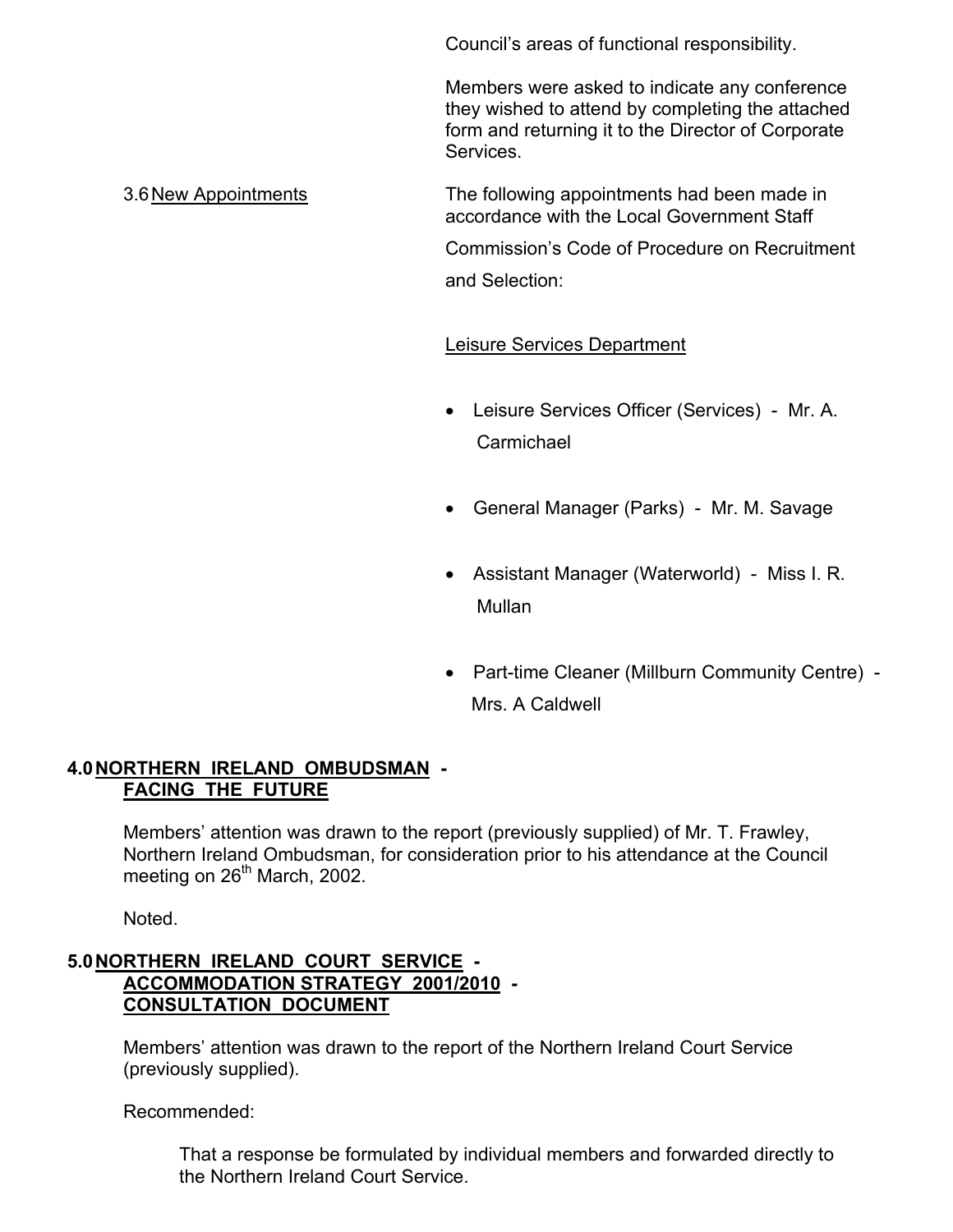## **6.0 THE SOMME ASSOCIATION LTD.**

6.1 Somme Pilgrimage Council is recommended to approve the following nominations for the Somme Pilgrimage:

Councillors Bradley, McQuillan and Watt.

6.2 Gallipoli Pilgrimage Council is recommended to approve the following nominations for the Gallipoli Pilgrimage:

> Councillors Barbour, Mrs. Church and McLaughlin.

## **7.0 BRITISH MEDICAL ASSOCIATION NORTHERN IRELAND**

 A letter reflecting the Association's concern regarding the state of the National Health Service was noted.

## **8.0 DEPARTMENT OF FINANCE AND PERSONNEL** - **EXECUTIVE INFORMATION SERVICE**

Members noted information contained in the report of the Executive Information Service on Northern Ireland Regional Rates 2002-2004.

### **9.0 LOCAL GOVERNMENT TRAINING GROUP** - **THE COUNCILLOR'S GUIDE TO DECISION- TAKING AND THE LAW**

 Members were advised that the information contained in the report of the Local Government Training Group should be retained for reference.

## **10.0 BBC NORTHERN IRELAND**

 Read letter from BBC Northern Ireland inviting members to a reception in Broadcasting House to view the BBC in action and discuss TV licensing.

 Council is recommended to give approval, in principle, for attendance at the reception.

## **11.0 FIRST TRUST BANK**

 Read letter from the First Trust Bank advising of the impending closure of the in store branch at Sainsbury's, Riverside Retail Park, Coleraine. All in-store facilities will be transferred to the First Trust Bank, The Diamond, Coleraine from 26<sup>th</sup> April, 2002.

Noted.

# **12.0 NORTH/SOUTH MINISTERIAL COUNCIL**